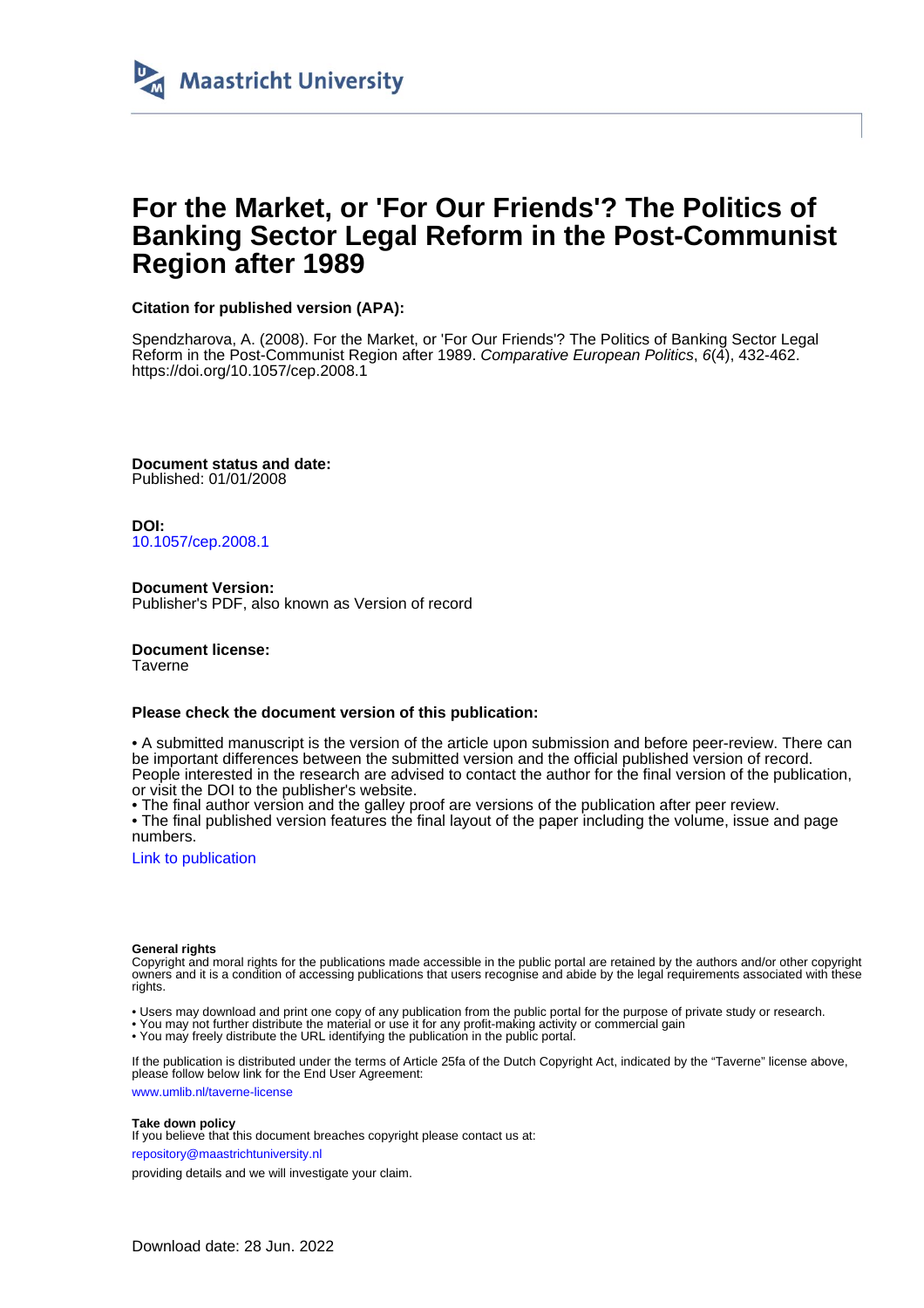

# For the Market or 'For Our Friends'? The Politics of Banking Sector Legal Reform in the Post-Communist Region After 1989

Aneta B. Spendzharova

Department of Political Science, Institute for Advanced Studies (IHS), Stumpergasse 56, Vienna A-1060, Austria.

E-mail: aneta@email.unc.edu

This article analyzes the political processes that have shaped legal reform of the banking sector in the post-communist region. The article identifies two patterns of reform and examines Hungary and Bulgaria as examples of each pattern. The strategy for changing banking sector legislation and its implementation in Hungary has been 'reforming for the market,' whereas the prevailing strategy in Bulgaria until 1997 was 'reforming for our friends.' After 1997, Bulgarian governments switched to 'reforming for the market.' I argue that this shift took place because of an important partisan change of the governing elites that reinforced the role of international actors and altered the elites' relationship with important domestic stakeholders. The article shows that front-runners of banking reform in the region such as Hungary introduced significant private ownership in the sector and, at the same time, the governing elites enhanced the state's regulatory capacity. By contrast, 'partial reform' regimes such as Bulgaria until 1997 undertook limited and selective ownership change and the governing elites weakened the state's regulatory capacity, thus giving a boost to the already existing clientelism. Comparative European Politics (2008) 6, 432–462. doi:10.1057/cep.2008.1

Keywords: banking sector reform; regulatory politics; international actors; clientelism; Bulgaria; Hungary

### **Introduction**

We have gained important insights about the pitfalls and successes of economic reform in the post-communist region since 1989. In the very beginning of transition, scholars explored the influence and policy impact of liberal economic ideas. According to Adam Przeworski (1991, 136) and Irena Grosfeld (1991, 147), economic experts in front-runner countries recognized the overriding importance of the market to achieve productive and allocative efficiency. Ellen Comisso (1991, 172) has emphasized the crucial role of the state in setting up a system of property rights and bolstering an independent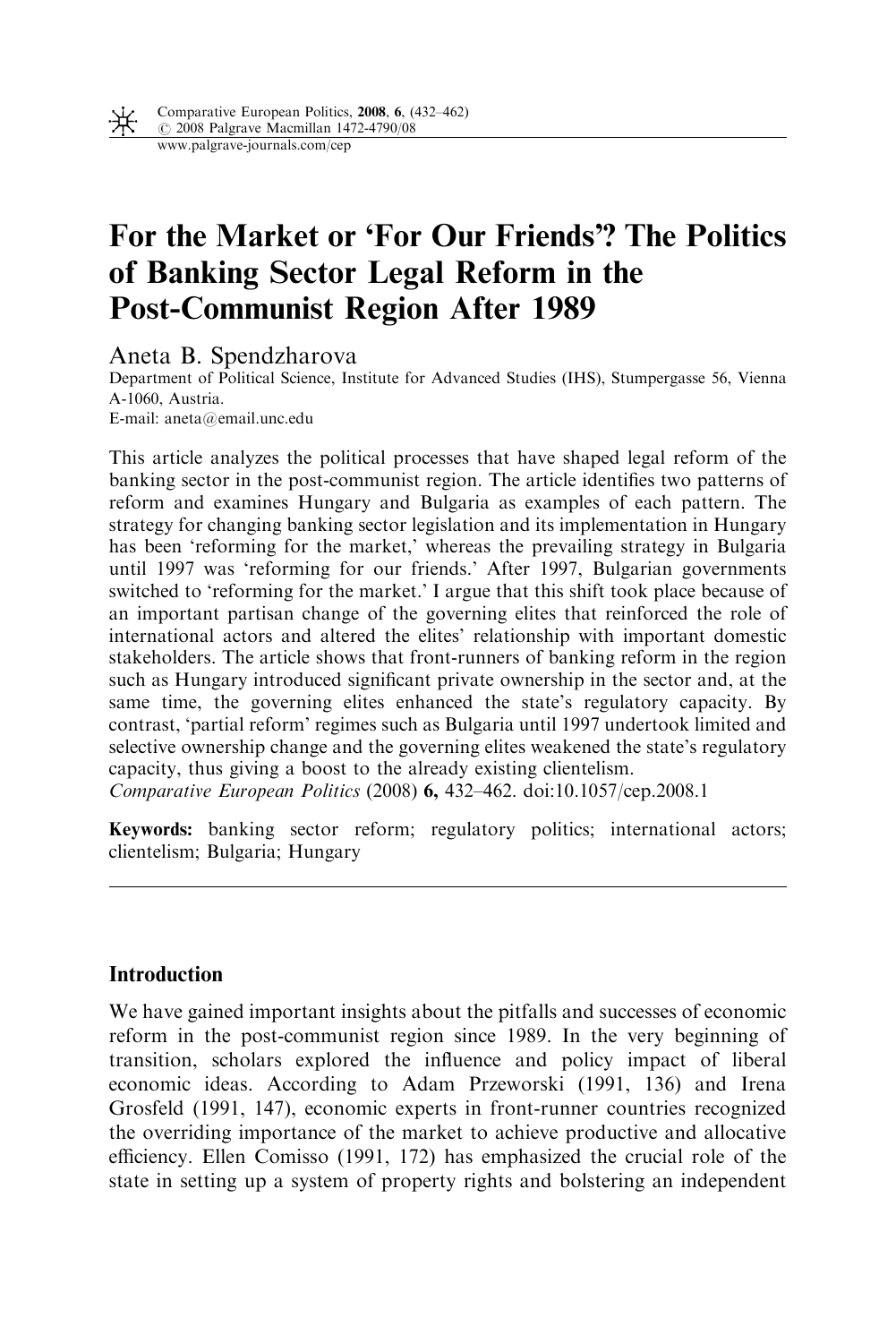judiciary that can adjudicate economic disputes. Furthermore, Peter Evans (1992, 141) has underscored the significance of state capacity not only in the sense of competent civil servants but also in the sense of a dense institutional structure that can regulate the economy.

This article examines an issue that has received less attention in the postcommunist transition literature — reform of the banking sector legal framework.<sup>1</sup> Following the collapse of the Soviet bloc in the early 1990s, policy-makers in the region confronted daunting tasks. The orthodox principles of running a socialist planned economy no longer applied. Governments faced the challenge of laying the foundations of a market economy: Which economic reforms should be implemented and in what order? One fundamental challenge was to reduce the involvement of the state in the economy and, consequently, amend and update the legal framework to bring regulations in line with the new economic conditions. Legal reform of the banking sector is a crucial component of economic liberalization and reveals the difficulties of building market institutions.

The banking sector is the main channel of financial intermediation in the region. Scholars of political economy have examined the differences between 'bank-based' and 'market-based' financial systems. In 'bank-based' systems such as Germany banks are the main source of capital, whereas in 'marketbased' systems such as the US firms raise capital predominantly via the stock and capital markets (Zysman, 1983; Levine, 2002). Occasionally, big companies from post-communist states have used the domestic and international stock markets to raise capital. However, banks remain the primary financial intermediaries in the area (Filer *et al.*, 2001). Emerging small private businesses in sectors such as retail and textiles as well as restructuring stateowned conglomerates in sectors such as chemicals and metallurgy need capital to buy new equipment, renovate the production infrastructure, and invest in research and development. Hence, efficient and reliable banking services are indispensable for the emerging economies in the region.

Some 19 years after the beginning of transition, we can identify two distinct patterns of banking sector reform in the post-communist area. One I call 'reforming for the market', the other one 'reforming for our friends.' Hungary and Bulgaria are exemplary cases of those two patterns, respectively. The Hungarian case is analogous to other front-runners of economic reform such as the Czech Republic, Poland, and Estonia with respect to the emergence of a pro-market consensus early in transition (Comisso, 1991; Grosfeld, 1991; Bartlett, 1997). Even though the timing and method of reform in areas such as bank privatization differed somewhat across those cases, an in-depth investigation of the Hungarian path of banking sector legal reform reveals political decisions and laws that were significant for all front-runners. For its part, the Bulgarian case is typical of a broader range of post-communist cases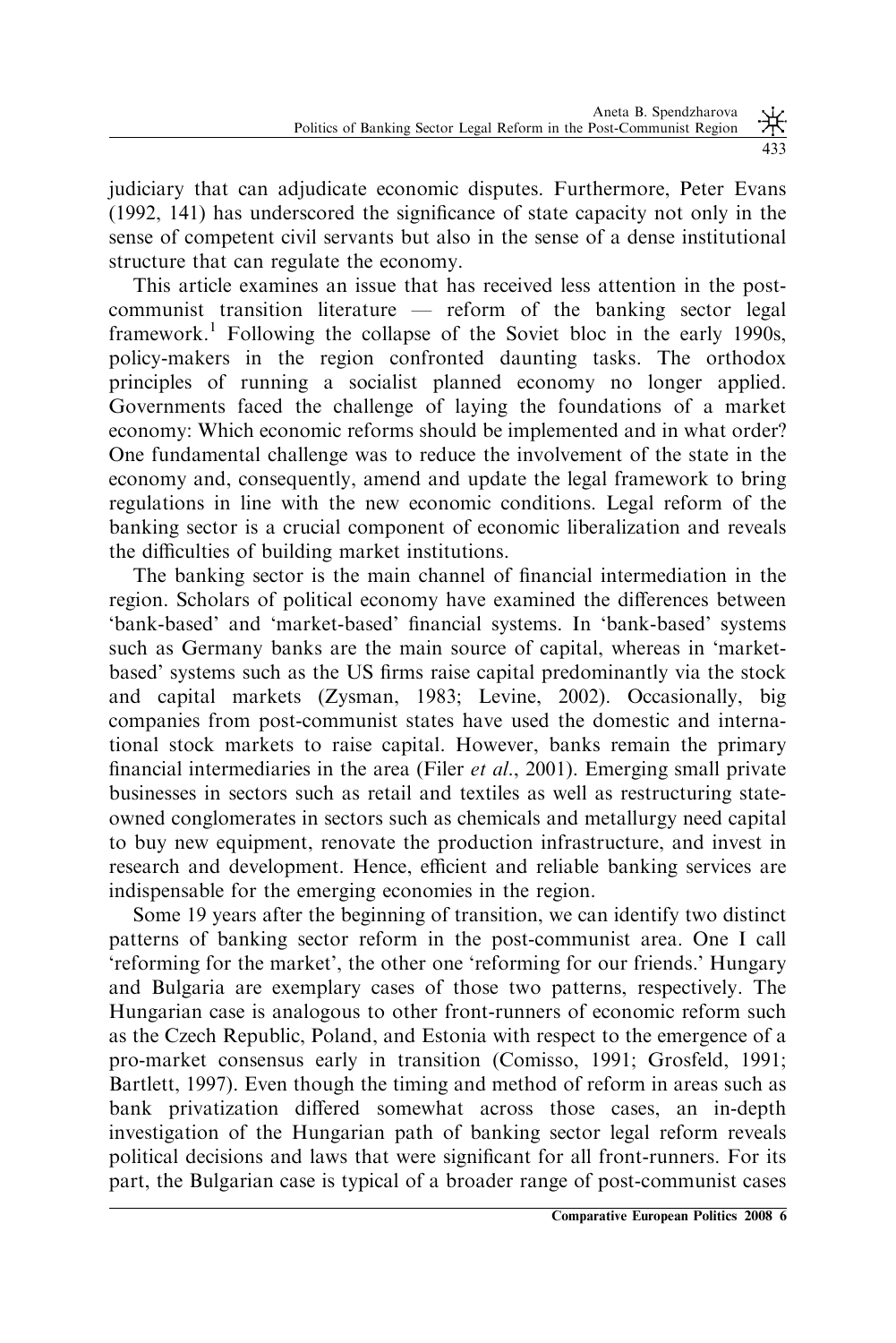such as Romania and Albania that have experienced the pronounced resistance of key political actors to transparency in banking and the absence of a consistent vision for transforming the financial sector. A careful analysis of the two representative cases — Hungary and Bulgaria — yields findings about the political processes shaping the banking sector legal framework that are generalizable to the post-communist region.

The post-communist transition has generated incentives for governing elites to pursue good quality legal reforms of the banking sector, but also incentives to stall such reforms. Introducing market logic in the operation of the banking sector can be beneficial, especially when a country transitions from a regime where the government alone determined capital allocation. The advantage of a reformed banking sector with clear rules of the game is that economic actors can engage in meaningful long-term planning and assume availability of capital and prompt financial services (Ditlbacher et al., 2002; Djarova, 2004). Therefore, political actors have certain incentives to seek good quality banking legal reforms in order to promote economic development and growth. Yet the banking sector also provides fertile ground for political interference and corruption, because influential political figures can provide access to preferential financing, and the state budget can be used to write off the bad loans in the portfolios of the state-owned banks. In the post-communist region, state-owned capital and assets have been often misused for the private benefits of influential political and economic elites (Hellman, 1998; Ganev, 2001a; Barnes, 2003; Gould, 2003; Hoff and Stiglitz, 2004). Juliet Johnson (2000) has shown how heightened political uncertainty, a half-hearted democratization process, and failure to uphold the rule of law facilitate the development and perpetuation of distorted incentives in the banking sphere.

There are legal remedies that can help prevent the misuse of the banks such as laws that promote transparency in bank operations and information-sharing concerning large loans; laws that allow the central bank to operate independently of short-term political pressures to bail out the government; and institutional mechanisms to monitor the compliance of the banks with the legal rules. The puzzles that animate this article are: How do governments decide whether to reform the country's banking sector legal framework and which course of legal change to pursue? Which mobilized actors, both domestic and international, influence legal change in the banking sector? To tackle these puzzles, I examine how the interaction of three factors — the partisan coloration of governing elites, the strength and type of mobilized domestic stakeholders, and the involvement of international actors — has shaped the quality of banking sector legal reform. The following section presents a theoretical framework to analyze the influence of political factors on banking sector reform and outlines the main theoretical arguments on which my research draws.<sup>2</sup> After that, I investigate the causal mechanisms at work in my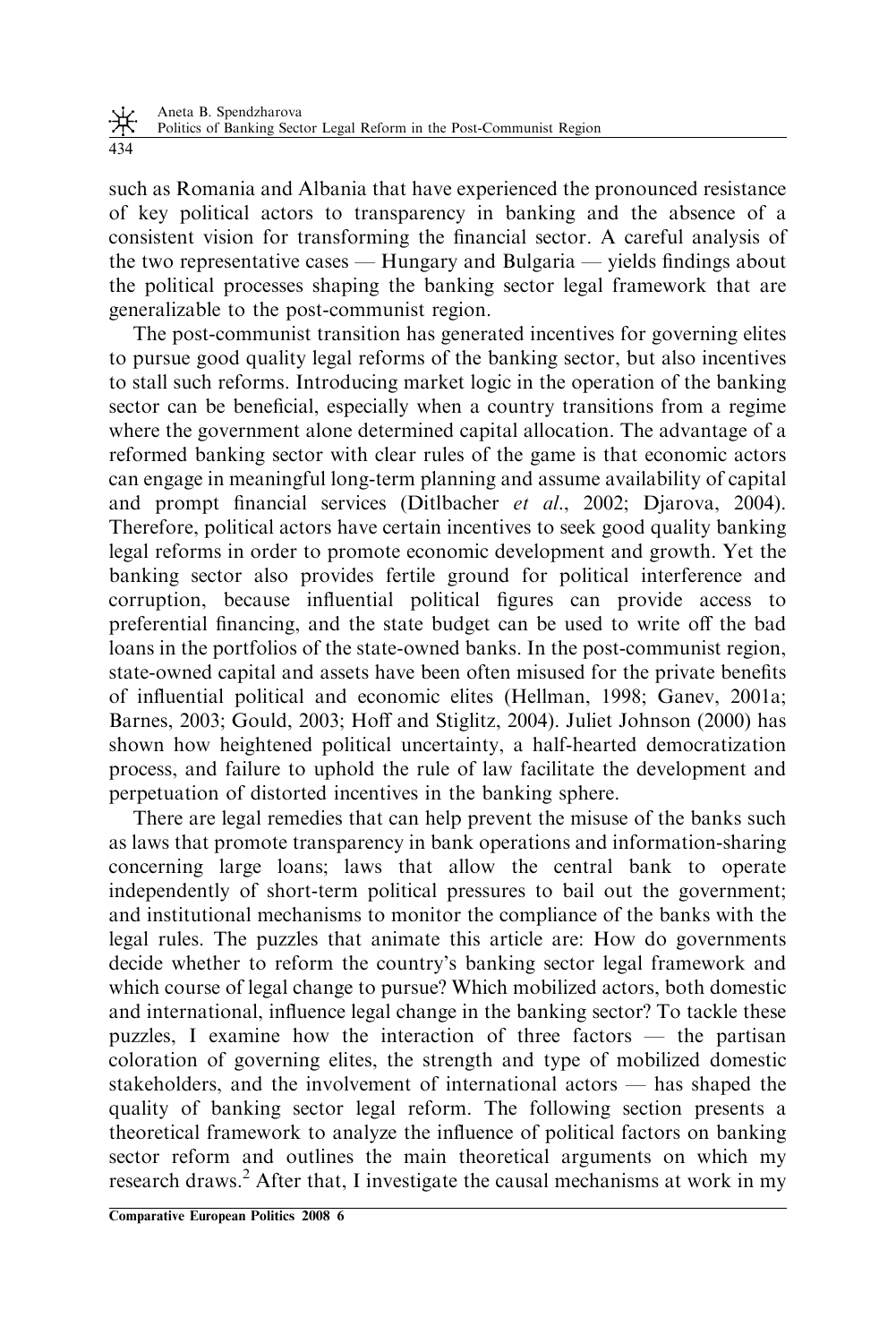cases — Hungary and Bulgaria — exemplifying 'reforming for the market' and 'reforming for our friends,' respectively.

Since 1989, the consistent government strategy for changing banking sector legislation in Hungary has been 'reforming for the market.' While opportunism has occurred in the course of Hungarian banking reforms, the main political and economic actors have been strongly committed to economic liberalization. In general, this strategy brings medium- and long-term rewards in terms of attracting Western investors and setting up clear rules of the game in the banking sector. By stark contrast, the prevailing strategy for changing banking legislation used by most Bulgarian governments until 1997 was 'reforming for our friends.' Bulgarian law-makers did pass new banking laws that introduced some market principles in the operation of the banks. However, the existence of significant loopholes in those laws allowed key political actors to extract financial gains for themselves and their 'circles of friends.' Broadly speaking, this strategy yields short-term personal gains for a limited group of actors, but it undermines the long-term stability and the sustainability of the banking system. Bulgarian governments switched to a 'reform for the market' attitude after 1997, which I explain took place because of an important partisan change of the governing elites that reinforced the role of international actors and altered the elites' relationship with important domestic stakeholders.

# Theoretical Framework

# Assessing the quality of banking sector legal reform

To assess the quality of banking sector legal reform, I consider the starting point and goals of transition in eastern Europe. Then I identify benchmark legal reforms necessary to achieve those goals. Transitional countries in the region started out with a communist political system and a planned economy, and the broad goals of transition were to establish a liberal democracy and a market economy. According to the political economy literature developed in the last decade in the banking sphere it is desirable to (1) provide clear market entry and exit conditions (Kroszner, 1998; Fries, 2005); (2) introduce transparency in the banking system and ensure the ability of banks to function without excessive state intervention (Berglöf and Bolton, 2002; Fries, 2005); (3) guarantee central bank independence (Cukierman, 1992; Eijffinger and De Haan, 1996; Maxfield, 1998; Maliszewski, 2000; Johnson, 2006); and (4) establish independent banking oversight (Nord, 2000; Holthausen and Ronde, 2003). Those are key policy standards according to which I assess the quality of a country's banking sector legal framework. International actors such as the International Monetary Fund (IMF) and the World Bank have been adamant proponents of the so-called 'Washington consensus' policies<sup>3</sup> in the region,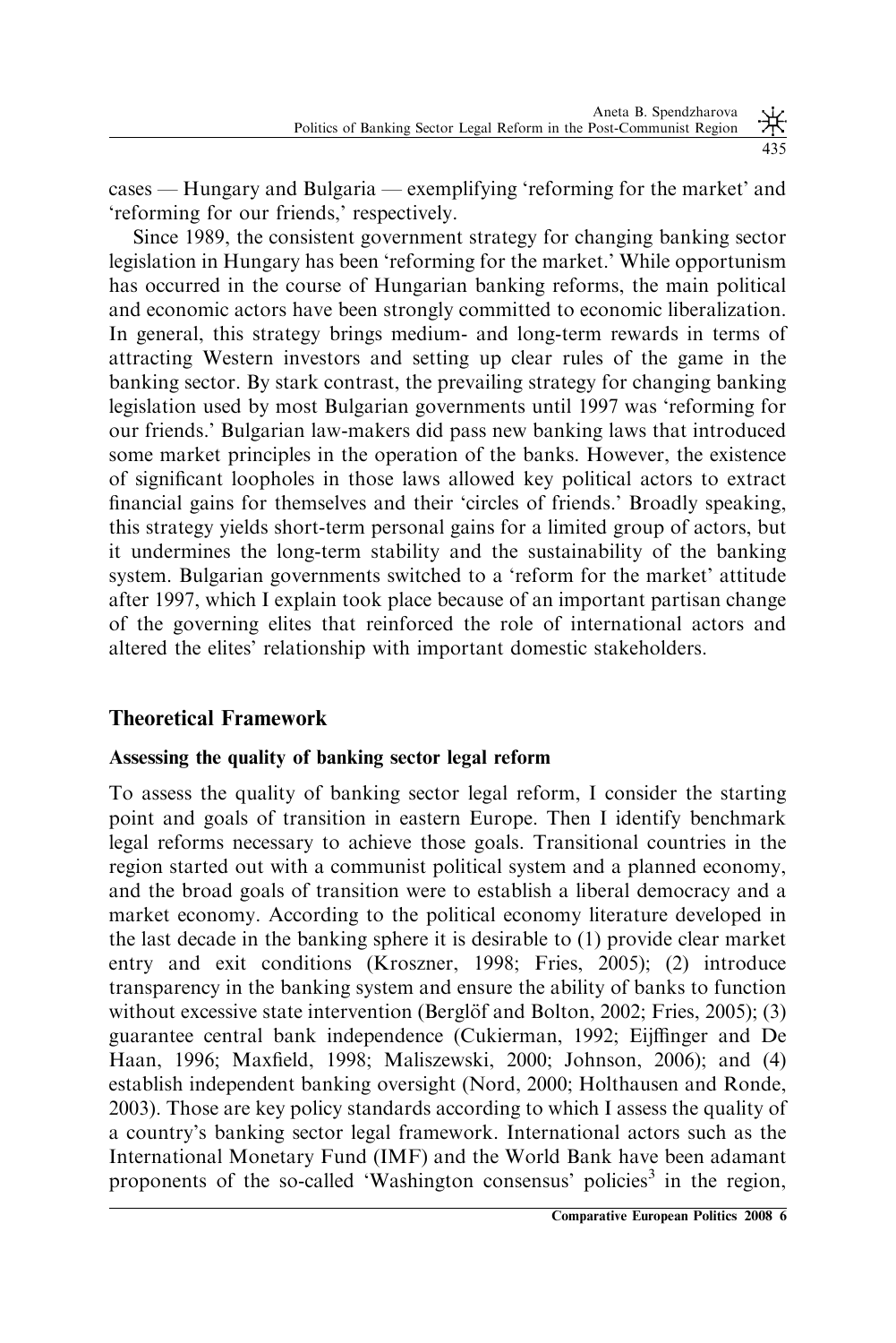

Figure 1 The influence of political processes on banking sector legal reform in the post-communist region.

including in the realm of banking reform. Thus, the benchmark legal reforms in my analysis reflect international pressure to adopt 'good practices' used in advanced industrialized economies such as introducing more competition in the sector, streamlining bankruptcy procedures, strengthening the central bank and bank supervision (Nord, 2000).

The three explanatory factors in my theoretical framework are the partisan coloration of governing elites, the strength and type of mobilized domestic stakeholders, and the involvement of international actors. Figure 1 provides an illustration of how those factors interact to produce policy change. In the argument developed here, the strategic considerations of different political actors drive legal change. By contrast, other explanations of policy change have focused on the initial conditions in which countries find themselves and salient policy legacies (De Melo et al., 1997; Ekiert and Hanson, 2003; Horowitz,  $2004$ <sup>4</sup>. I concentrate on the policy choices and strategies of a variety of political actors. Hence this article subscribes to the rational choice institutionalism approach, as outlined in Peter Hall and Rosemary Taylor's (1996) classification of the three new institutionalisms in contemporary political science. In addition, the analysis in the short case studies relies on mechanisms such as 'lock-in' effects and policy feedback loops that are used extensively in the historical institutionalist literature (Thelen, 1999). We now turn to a more detailed discussion of the three explanatory factors.

### Governing elites

A widely recognized finding in the comparative politics literature with respect to partisan politics in the post-communist area is that center–right and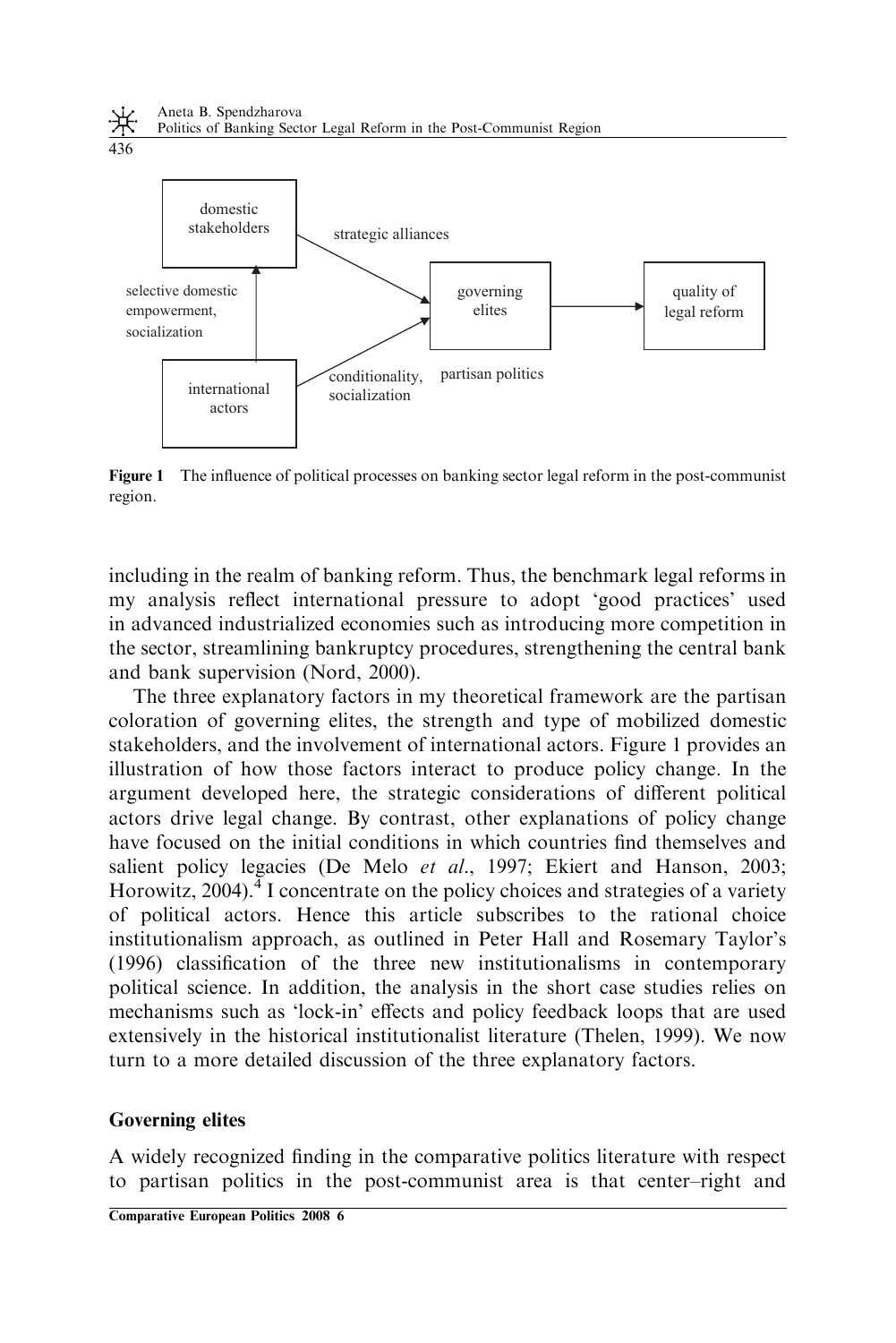reformed communist successor parties in power have performed better in the initiation and implementation of market-liberalizing economic reforms, compared to their unreformed communist counterparts (Haggard and Webb, 1994; Ekiert, 1996; Bunce, 2000; Grzymala-Busse, 2002; Vachudova, 2005). What might account for this association? The literature has emphasized two mechanisms that help explain the association between partisanship and the quality of economic reform. The first mechanism is party ideology. According to Valerie Bunce (1999), the correlation between center/right parties in power and better economic reform can be attributed to the ideological foundations of the right-wing opposition parties in the region.<sup>5</sup> Because they rejected the economic policies pursued under communist rule, the opposition parties in most eastern European states have adopted a market-liberalizing economic agenda. The second mechanism is political competition. Milada Vachudova (2005) has shown that due to the increased quality of political competition, in countries where the right-wing opposition defeated the communist incumbents

in the first post-1989 elections, the communist successor parties were forced to become more transparent, revised significantly their policy agenda, and endorsed market-liberalizing reforms in order to 'get back in the political game.' Thus, I expect the general proposition about the role of center–right and reformed communist successor parties in economic restructuring to be valid in the particular case of banking sector legal reform.

The argument about the salience of partisanship rests on the assumption that political parties are key actors in setting public policy. This may be a plausible hypothesis for many advanced industrialized states, but less so for post-communist countries (Kitschelt, 2000). Therefore, we need to investigate the influence of other groups such as organized business and economic interests on the policy positions of political parties in the region in light of findings about the general decline in political party membership over the last two decades (Mair and Biezen, 2001) and the weak social grounding of political parties in the region (Kopecky, 1995; Kitschelt, 2000; Lewis, 2001; Biezen, 2005, 156–160).

# Domestic stakeholders

The relationship between the governing elites and mobilized domestic stakeholders is an important and neglected determinant of the quality of banking sector legal reform. By domestic stakeholders, I mean organized groups with a salient political or economic policy position such as business associations, labor unions, non-governmental organizations, and policy think tanks. Post-communist governments have formed strategic alliances with key domestic stakeholders in order to adopt and implement policy change. Below I outline the expected policy impact of two types of domestic stakeholders that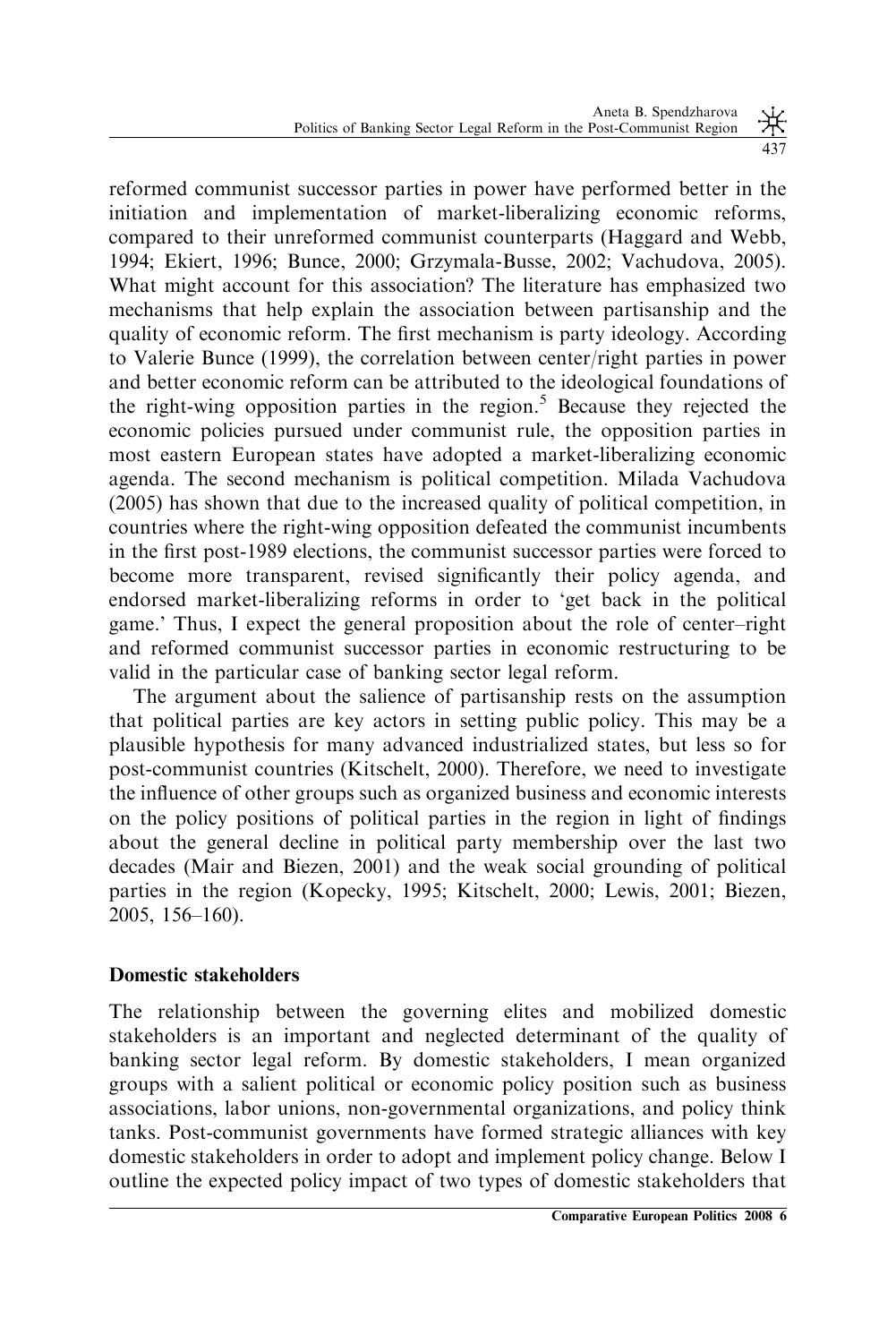438

are the most salient in banking sector reform — foreign investors and networks of industrial and financial managers from the previous regime. By contrast, labor organizations in the region have been weak and unable to influence policy change significantly (Crowley, 2002; Kubicek, 2004).

Scholars of political economy have established that inflows of foreign direct investment (FDI) have a positive effect on the performance of transitional economies in the post-communist region (Dunning and Narula, 1998). FDI provides both physical capital and employment opportunities that may not be available in the host economy. It is also an important mechanism of technology transfer (Jensen, 2003, 587). From a macro-economic perspective, FDI helps to offset current account and fiscal deficits. Moreover, FDI supplements the low domestic resources to finance both ownership change and capital formation during economic transition. Because of the significant benefits outlined above, attracting FDI has become an integral part of the development strategies in emerging economies (Jensen, 2003, 588).

What is the mechanism through which foreign direct investors may influence the path of banking sector legal reform? FDI is a long-term type of international capital flows, in contrast to short-term types such as portfolio investment. The purpose of FDI is to establish lasting commercial relations and exert a noticeable managerial influence in the foreign country (Barrell and Holland, 2000, 478). According to Lipschitz et al. (2002, 4), FDI is unlikely to be withdrawn in response to short-term market volatility. If a government can put in place institutional mechanisms that reduce political risk and ensure stable property rights and efficient financial intermediation, it will attract and retain more foreign investment (Jensen, 2003, 594; Li and Resnick, 2003, 178). Thus, the long-term commitment of FDI investors may motivate them to take an active part in enterprise decision-making and press the country's government for a more transparent and predictable business environment, including better banking sector laws and monitoring institutions.

I expect foreign investors to press for better banking sector laws. By contrast, I expect the persistence of financial and industrial manager networks from the previous regime to be associated with a worse quality of banking sector laws. What are some examples of rent-seeking domestic stakeholders that have mobilized against the introduction of comprehensive economic reforms, including in the banking sector? Joel Hellman (1998) has argued that the most significant threat to consolidating democracy and market economy does not come from the groups of structural reform 'losers' such as pensioners and heavy industry workers, but from the small group of partial reform 'winners' such as corrupt government officials and managers of state-owned enterprises. Branislav Slantchev (2005) has confirmed statistically this finding. According to Hellman, the post-communist experience has shown that reforms have been stalled by 'enterprise insiders who have become new owners only to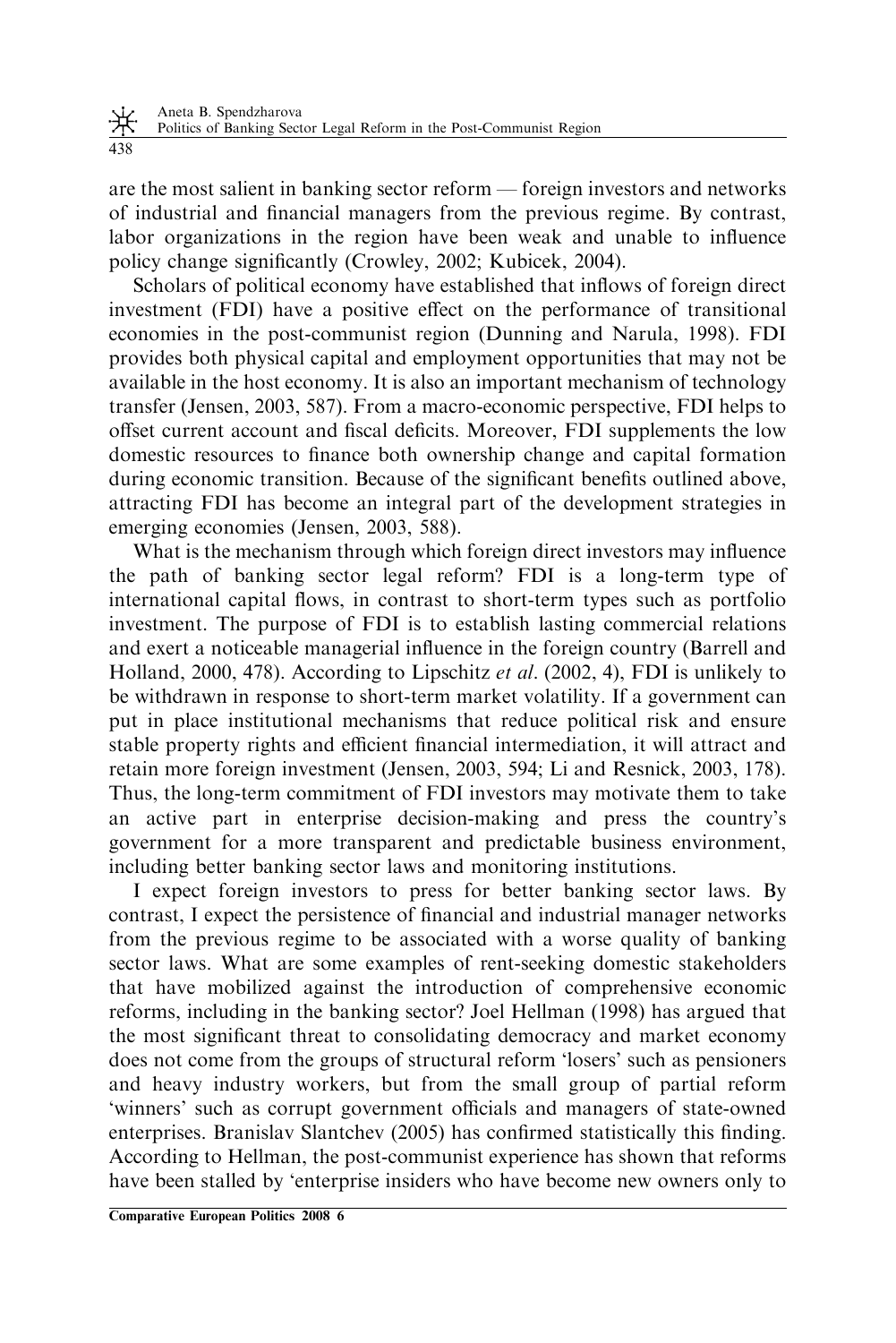strip their firms' assets; commercial bankers who have opposed macroeconomic stabilization to preserve their enormously profitable arbitrage opportunities in distorted financial markets; local officials who have prevented market entry into their regions to protect their share of local monopoly rents; and so-called mafiosi who have undermined the creation of a stable legal foundation for the market economy' (1998, 204).

Overall, I argue that a domestic alliance between center/right and reformed left governing elites in power and reform-oriented domestic stakeholders such as foreign investors and export-oriented domestic businesses will be associated with a good quality of banking sector legal reform. By contrast, an alliance between government elites from unreformed left communist successor parties in power and rent-seeking domestic stakeholders will perpetuate a worse quality of banking sector laws.

### International actors

As shown in Figure 1, I argue that international actors influence legal reform of the banking sector via three channels: conditionality, domestic empowerment, and socialization. The use of conditionality by international actors has been investigated in detail by scholars and policy-makers (Mayhew, 1998; Schmitter, 2001; Vachudova, 2001; Spendzharova, 2003; Schimmelfennig and Sedelmeier, 2004; Vachudova, 2005). It entails a package of rewards and punishments attached to demands for specific policy changes. With respect to banking sector legal reform in the post-communist region, the demands of IMF conditionality include ensuring the independence of the central bank from political pressure; opening the sector to foreign investors and competition; strengthening bank supervision; and improving bankruptcy procedures (Bonin and Wachtel, 1999; Berglöf and Bolton, 2002; Bird and Willett, 2003). The European Union's (EU) conditionality is broader in nature and scope than IMF conditionality. For credible future members of the Union, the policy demands of the EU in the banking sphere are part of the comprehensive and compulsory pre-accession harmonization with EU law organized into 31 chapters of the *acquis* communautaire (Zielonka and Pravda, 2001; Cremona, 2003; Grabbe, 2006). Legal provisions concerning the banking sector regulatory environment feature in the following chapters: Economic and Monetary Union, Free Movement of Capital, Freedom to Provide Services, Financial Control, and Finance and Budgetary Provisions.

The second mechanism of international influence in my theoretical framework — domestic empowerment — means that some domestic groups or institutions increase their influence because they receive rhetorical and financial support from international actors that endorse a similar policy position (Kelley, 2004; Vachudova, 2005). For example, Juliet Johnson (2006)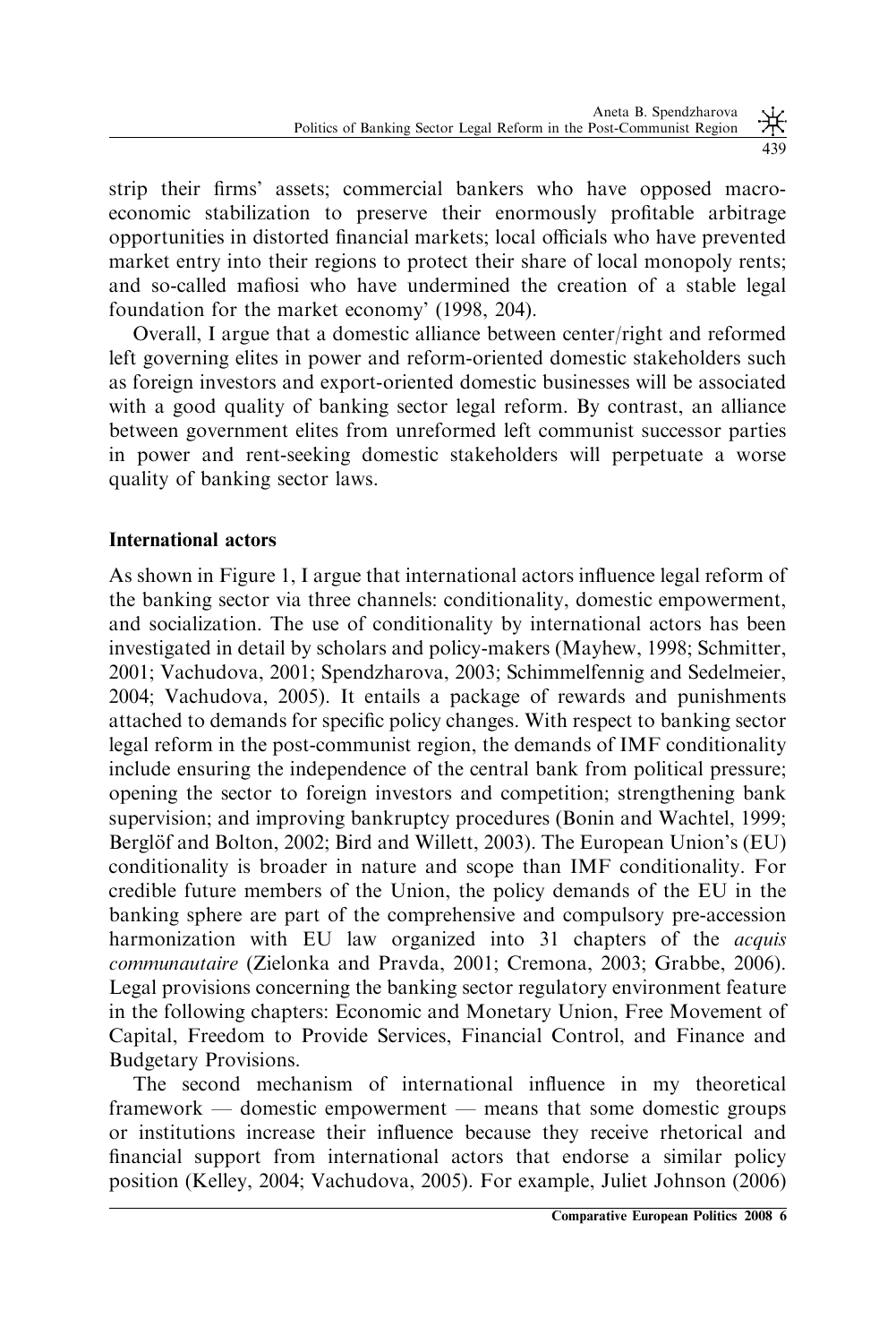has shown that the central banks in the post-communist region have gained increasing independence since 1989 as a result of the ongoing integration in the Western financial system and international pressure to emulate the central banking model of advanced industrialized states. According to Johnson, 'These newly independent central banks began the post-communist period with shallow domestic support, and maintained this support primarily because of EU accession requirements' (2006, 368).

The third mechanism of international influence — socialization — presumes that actors follow what James March and Johan Olsen call the 'logic of appropriateness' (1989, 160). For the rationalist school, consequentialism and  $cost$ –benefit calculations underlie decision-making processes. $6$  By contrast, constructivist scholars argue that policy change will occur if international and domestic actors are involved in social interactions such as deliberation, persuasion, and learning (Checkel, 2001, 581). Rachel Epstein's work bridges the rationalist and the constructivist approaches. In her investigation of the transformation of central banking in eastern Europe, Epstein (2006, 1020) has established that policies such as central bank independence became institutionalized in diverse post-communist states because international institutions cultivated a social consensus in favor of central bank independence through persuasion, argumentation, and coalition building.

So far we saw a theoretical discussion of how three factors can shape legal reform of the banking sector. What configurations of the explanatory factors have driven legal change in my two empirical cases? I will use process tracing and comparative historical analysis to examine the dynamics of banking sector legal reform in Hungary and Bulgaria. In the short case studies below, I first outline significant changes in the banking sector legal framework. Then I analyze the particular configuration of governing elites, domestic stakeholders, and international actors that has produced the observed outcome.

# Legal Reform of the Banking Sector in Hungary, 1989–2005

The analysis of banking sector legal reform in Hungary begins with an outline of the evolution of Hungarian banking laws since 1989. Earlier, I pointed out several key policy standards that I use to assess the quality of a country's banking sector legal framework. According to these benchmarks, it is desirable to (1) provide clear market entry and exit conditions; (2) introduce transparency in the banking system and ensure the ability of banks to function without excessive state intervention; (3) guarantee central bank independence; and (4) establish independent banking oversight. Figure 2 presents a timeline of important banking and financial sector laws adopted in Hungary after 1989.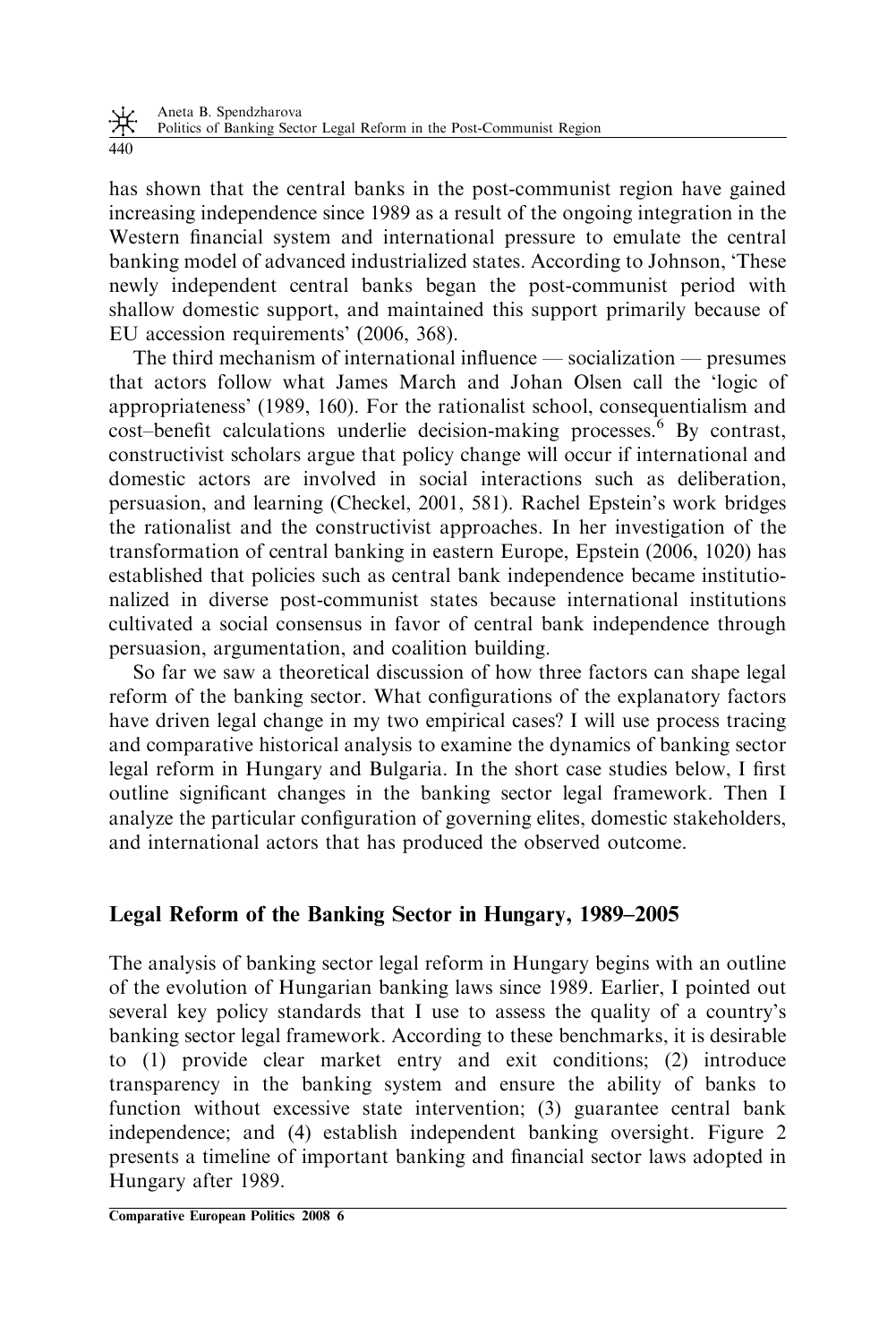

Figure 2 Timeline of important banking and financial sector laws in Hungary after 1989.

The Hungarian Parliament passed a package of three very important laws in late 1991 — the Acts on Bankruptcy, Accounting, and Financial institutions. According to the Bankruptcy Act, companies were obliged to shut down lossmaking activities and, if necessary, declare insolvency before special bankruptcy courts. The Act on financial institutions forced banks to make heavier provisions against risky loans and introduced international standards for capital adequacy. The Accounting Act established Western accounting principles to replace those used in the socialist planned economy (Denton, 1992). The three-law package brought to daylight the large financial liabilities on the balance sheets of Hungarian banks, still mostly state owned, and highlighted the need to somehow deal with those liabilities (Mihályi, 2006, personal interview). The Act on financial institutions limited any shareholder, including the state, to a 25% stake in the financial institution. This provision prevented enterprises from buying their own bank and, possibly, misusing the available capital. The new legislation set out capital adequacy requirements in accordance with Bank for International Settlements (BIS) norms.<sup>7</sup>

The 1991 Act on the Hungarian National Bank (HNB) established the basic rules for the operation of the HNB in line with the independent central bank framework. The German Bundesbank was one institution that Hungarian lawmakers had in mind when drafting the law (Soós, 2006, personal interview). The Act gave the National Bank the legal right to determine the course and choose the instruments for the implementation of monetary policy (Act LX of 1991). The amendments to the 1991 Act adopted in 1994 and 1997 redefined the relationship between the state budget and the National Bank. Previously, the provisions for granting budgetary financing to the government were rather lax. After the 1994 and 1997 amendments, however, there was little room left for any government to use the HNB as a 'cash cow.' As part of the preaccession legal harmonization with EU law, Hungarian law-makers adopted in 2001 a new Act on the HNB that reinforced its autonomy and ruled out the

Aneta B. Spendzharova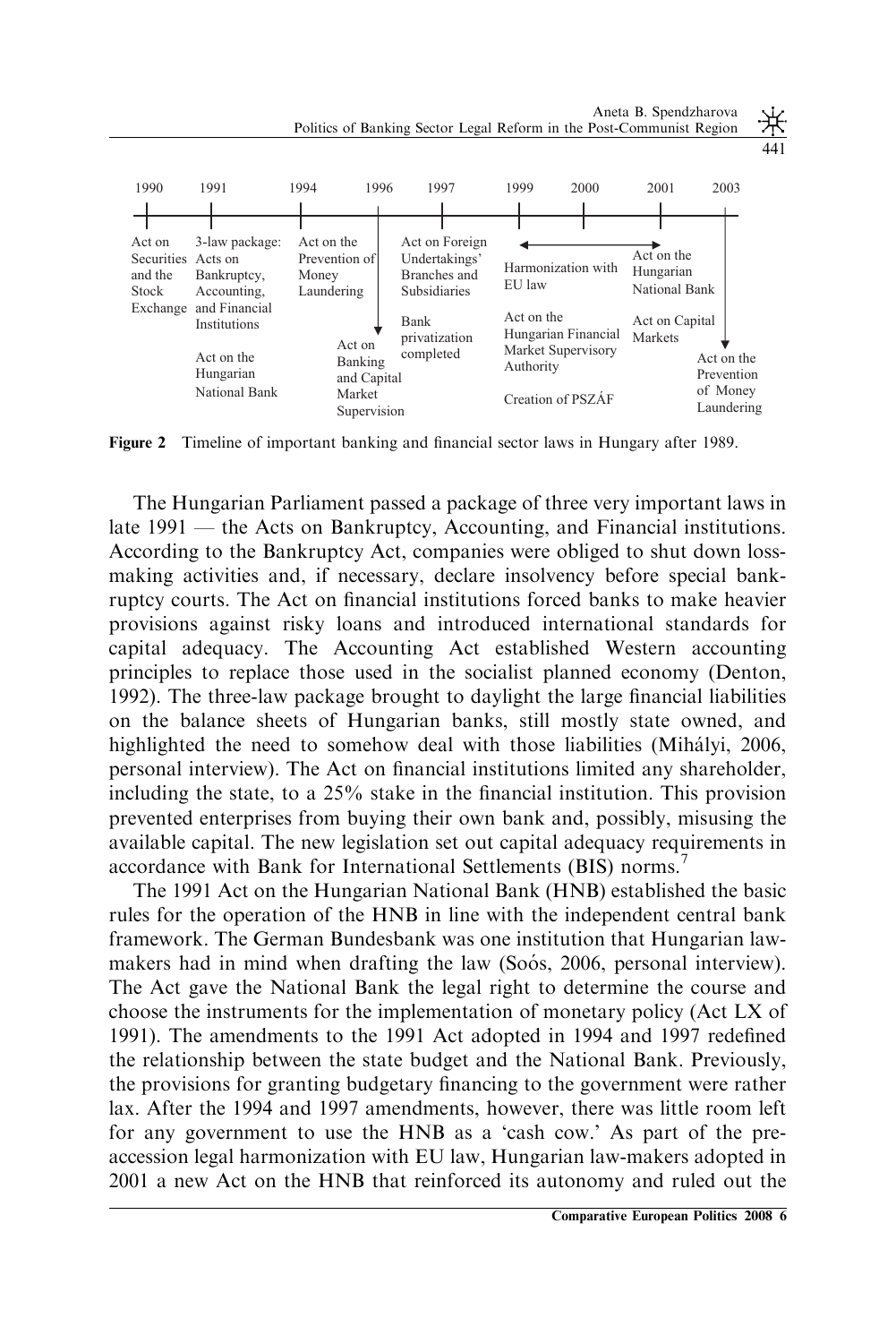Aneta B. Spendzharova

米 Politics of Banking Sector Legal Reform in the Post-Communist Region

442

possibility for budgetary financing altogether. The law defined the achievement and maintenance of price stability as the primary objectives of the HNB (Act LVIII of 2001).

The emerging legal framework of the banking sector did have some flaws, but Hungarian policy-makers acted in a timely manner to correct them. For example, the Act on Bankruptcy did not guarantee adequate protection for creditors. The law allowed voluntary bankruptcy in the case of overdue debts and a 3-month moratorium on debt servicing without requiring interim negotiations with the creditors (Act IL of 1991; Act LXXXI of 1993). This legal arrangement opened the door for some companies that were not insolvent to suspend payments to their creditors (Várhegyi, 2002). After several banks incurred significant losses, the law was amended to correct the shortcomings (Act XXVII of 1997).

The 1996 Act on Hungarian Banking and Capital Market Supervision boosted the professionalism and independence of Hungarian bank and financial supervisors. Prior to 1996, separate supervisors were in charge of the different branches of financial services. At the same time, many banks operated as holding companies and offered a wide range of financial services. This loophole opened the possibility for some banks to evade the mandatory capital adequacy provisions against risky loans. In order to close the loophole, the 1996 Act merged banking and investment supervision (Act CXIV of 1996). In 2000, the creation of the Hungarian Financial Supervisory Authority, PSZAF, added pension funds and insurance companies to the supervised entities to ensure a more comprehensive financial supervision (Act CXXIV of 1999).

The 1997 Act on Foreign Undertakings' Branches and Subsidiaries removed the barriers to market entry for foreign banks (Act CXXXII of 1997). The Act abolished a prior requirement that all foreign financial institutions obtain a formal permit from the Hungarian government to establish a bank subsidiary or buy more than a 10% stake in an existing bank. Taken together with the government's pro-active privatization policies, these legal measures paved the way for the quick and successful privatization of Hungary's banks, which needed an infusion of capital to cover the bad debts in their portfolios and meet the more stringent capital adequacy requirements.

As part of the legal harmonization with the EU's acquis communautaire, during the period 1999–2001 Hungarian law-makers brought the legal framework of the banking sector in full compliance with EU regulations and Basel core principles.<sup>8</sup> Hungarian policy-makers synchronized the domestic financial legislation with that of the EU fairly quickly, provisionally closing the Economic and Monetary Union, Free Movement of Capital, Freedom to Provide Services, Financial Control, and Finance and Budgetary Provisions accession negotiations chapters well on schedule. In sum, the analysis so far has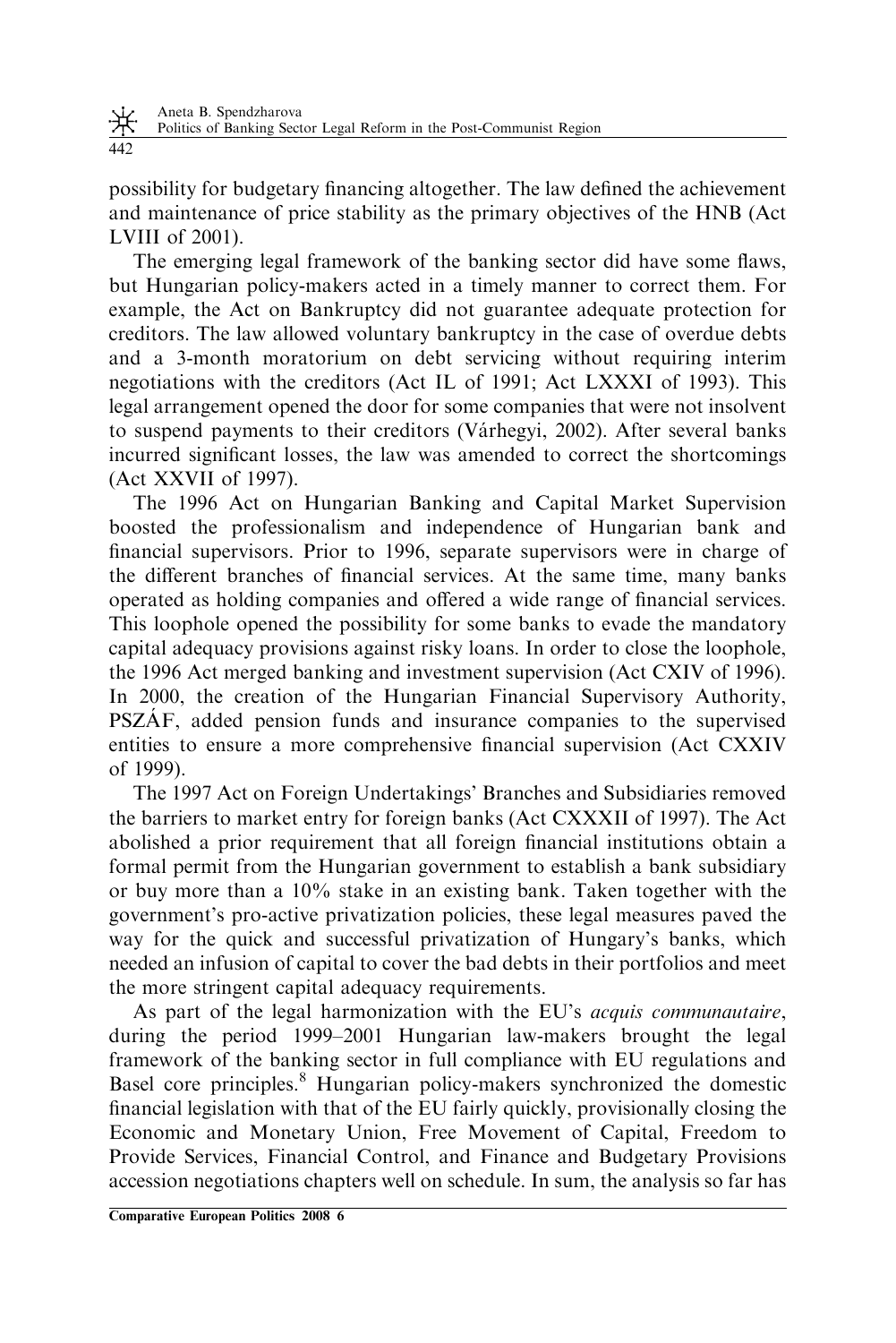shown an incremental improvement of the Hungarian banking sector legal framework since 1989 and an overall good quality of the laws that were put in place — they largely meet the four criteria outlined in the beginning. Now we will examine the configuration of the three explanatory factors that has shaped the observed policy outcome.

### Configuration of governing elites, domestic stakeholders, and international actors

Despite the existence of some drawbacks, Hungarian governments have set up market institutions and bolstered the regulatory capacity of the state. Decisionmakers' commitment to 'reforming for the market' has been crucial for the success of banking sector legal reform. Ministers of successive Hungarian governments have followed a consistent policy of defining property rights, restructuring state ownership, and maintaining financial stability in order to integrate Hungary swiftly in the European economy (Csaba, 2006, personal interview).

What are the sources of Hungarian elites' pro-market stance? Based on the partisanship and socialization arguments presented in the theoretical section, we expect sustained economic liberalization in Hungary. Hungarian communists had attempted to reform the party during communism. By 1990 they had renamed it Hungarian Socialist Party (MSZP) and embraced a pro-market agenda (Grzymała-Busse, 2002). Some experts who initiated the banking reforms in the early 1990s came from the center/right opposition, which is also associated with pursuing a reformist agenda (Ekiert, 1996; Vachudova and Snyder, 1997; Bunce, 2000; Vachudova, 2005). Even during communism, Hungarian economic elites could travel and interact with their Western European counterparts. As one of my interviewees pointed out, 'those opportunities for intellectual development and policy learning were crucial' in shaping the Hungarian elites' approach to transforming the economy (Mihályi, 2006, personal interview). Therefore, the constructivist mechanisms of socialization and persuasion through social interaction (see Checkel, 2001) are an additional explanation of why it has been easier to implement liberalizing banking reforms in Hungary.

The Appendix presents a brief chronology of Hungarian cabinets after 1989. The 1990 Antall government laid the foundations of successful legal reform in Hungary by introducing important market-oriented legislation such as the 1991 three-law package discussed earlier. Later, when the 1994 Socialist-liberal government (MSZP and SZDSZ) saw economic crisis coming, Prime Minister Gyula Horn tried to restore confidence in the country's economic management by nominating two reformers to key financial positions: Lajos Bokros as finance minister and Gyorgy Suranyi as president of the HNB. The two policymakers were the masterminds of the 1994–1995 austerity package that brought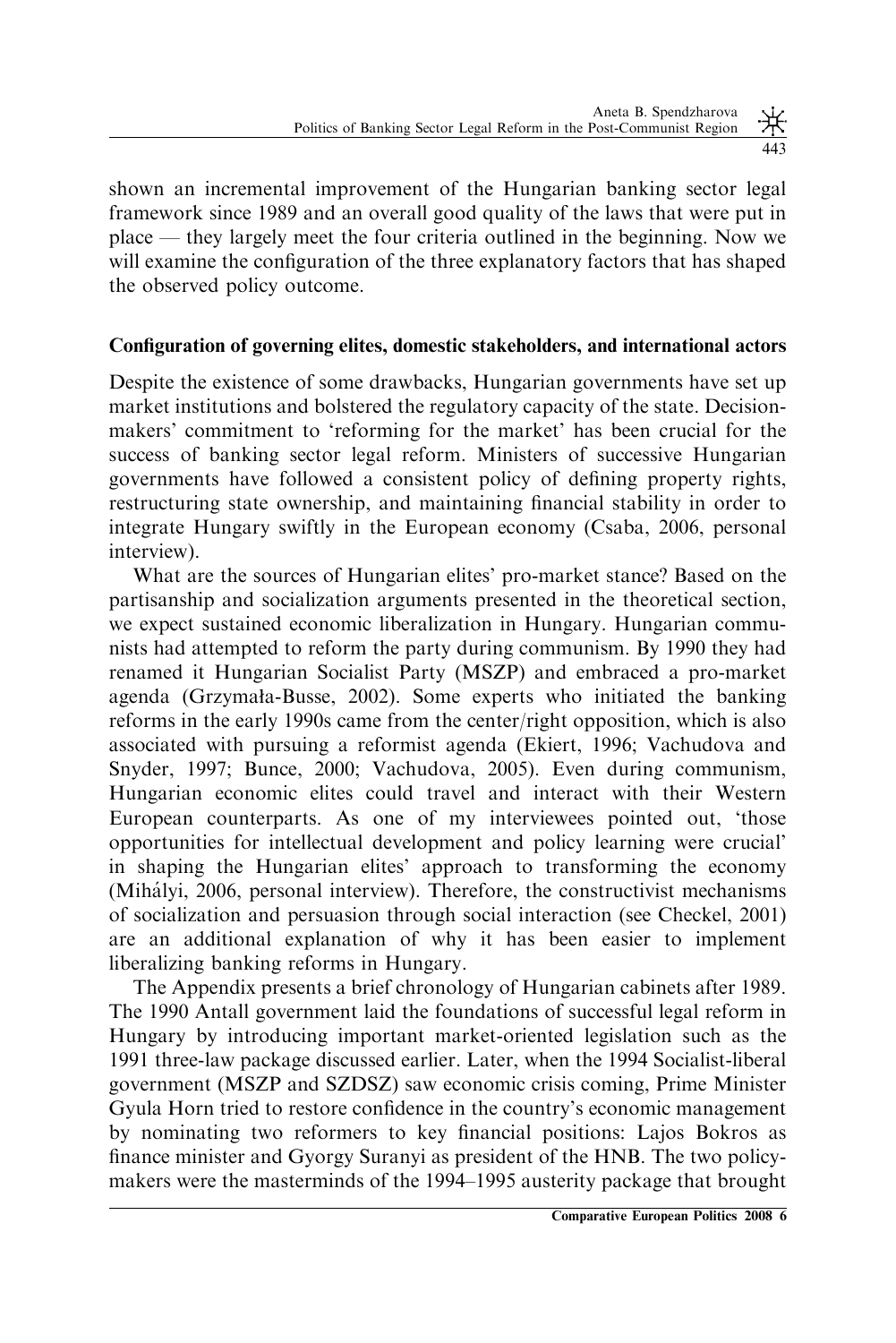⋇ Politics of Banking Sector Legal Reform in the Post-Communist Region

444

the Hungarian banking system back on its feet. Although political frictions existed between the Socialists and their rivals from FIDESZ, the alternation of political parties in power did not undermine the ongoing legal reforms of the banking sector. The 1998 FIDESZ government led by Victor Orban tightened banking supervision and financial oversight.

David Stark has shown that after looking for the correct mix of state and private ownership during communism, Hungarian elites were the first in the region to realize that 'the dominance of state ownership [was] fundamentally incompatible with market coordination' (1990, 351). Political economist László Csaba clarifies that in the beginning of transition, decision-makers' biggest concern about the state of the economy was its inefficiency. Communist economic planners had neglected the need for efficiency and sound managerial skills. Thus, the early economic reforms in Hungary were intended to boost all those aspects that were seen as missing (Csaba, 2006, personal interview).

The governing elites' initial commitment to 'reform for the market' entailed subsequent moves toward more economic liberalization. Drawing on Kethleen Thelen's (1999) discussion of historical institutionalism in comparative politics, I propose two dynamic feedback mechanisms that help explain institutional adaptation and change. The first feedback mechanism has to do with 'lock-in' effects: Once a set of institutions is put place, actors adapt their strategies in ways that reflect and reinforce the 'logic of the system' (Thelen, 1999, 394). The second feedback mechanism captures the significance of distributional effects. Institutions facilitate the organization and empowerment of certain domestic groups, while disarticulating and marginalizing others (Pierson, 1997; Thelen, 1999, 394). The strategic choice of Hungarian elites to adopt the market economy framework and introduce more private ownership in the early 1990s entailed further policy choices such as seeking international capital and initiating bank privatization. The distributional consequences of introducing more economic liberalization become evident when we consider the role of foreign investors in the Hungarian economy.

Successive Hungarian governments created strong incentives to attract foreign investors. They invested in building roads, communication networks, and streamlining the country's legal framework (Andor, 2000, 82). As one of my interviewees emphasized, 'Foreign investors made a big push for the development of the banking sector in the early 1990s. They were fed up with the poor infrastructure of the banks and the slow service' (Csoo´r, 2006, personal interview). Yudit Kiss (1994, 130) has shown that foreign capital was crucial for Hungary's economy in the beginning of transition. Greenfield foreign investors such as Audi, IBM, and Philips, as well as big domestic exporters privatized through stock exchange  $IPOs<sup>9</sup>$  such as Richter (pharmaceuticals) and MOL (oil and gas) supported the development of an efficient domestic banking system (privatization data from Miha´lyi, 2000). By putting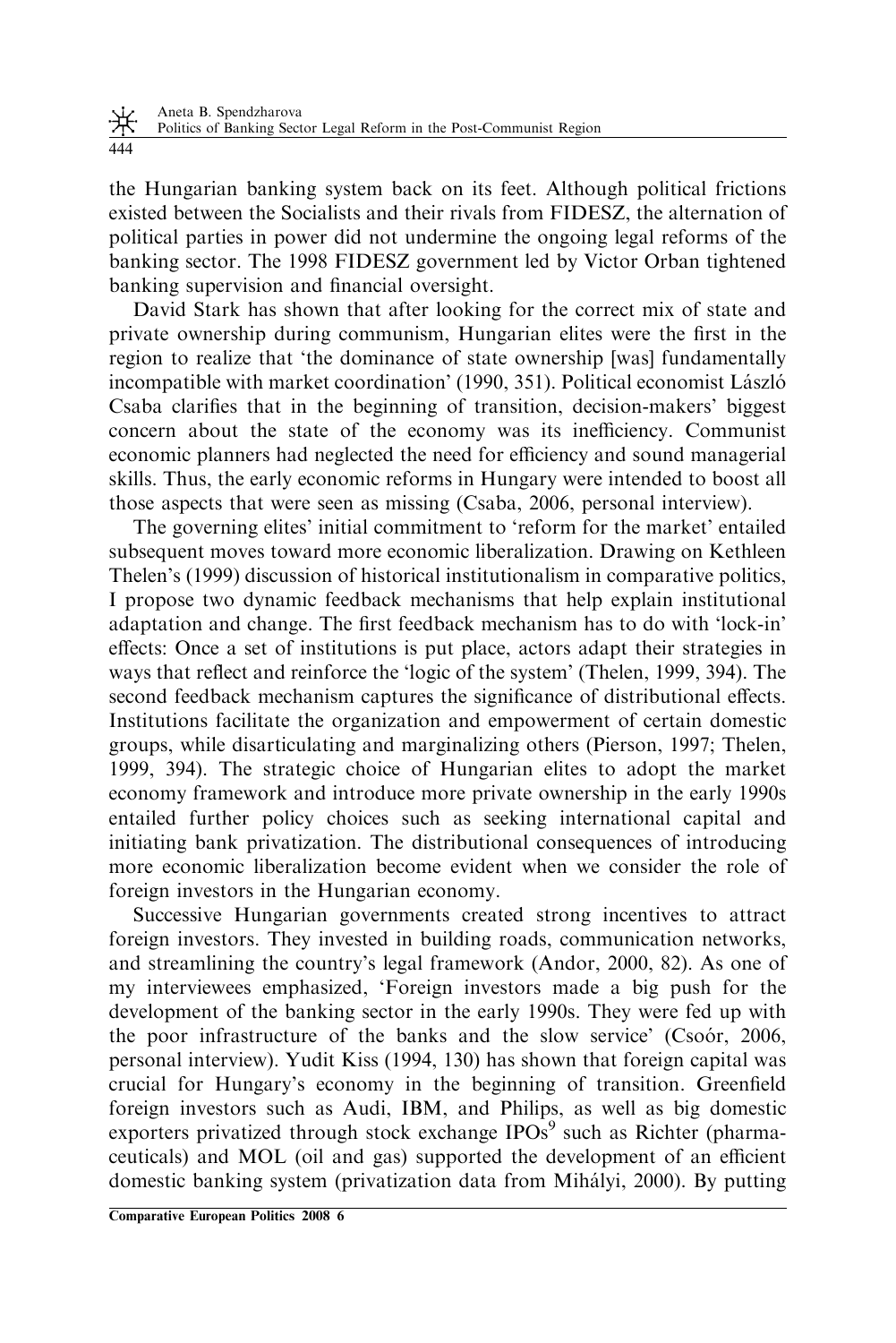substantial pressure on the governing elites to implement comprehensive, Western-style banking reforms, domestic stakeholders such as foreign investors and large domestic exporters created a positive feedback loop, which further reinforced the pro-market inclination of Hungary's political and economic elites. For some time, Hungarian small and medium-sized enterprises (SMEs) had access to funds predominantly from government programs. The stabilization of the banking sector and the entry of foreign capital has been positive for SMEs as well (Király and Várhegyi, 1998).

As early as 1994, the Socialist Horn cabinet aimed to complete bank privatization by the end of its 4-year term and sought actively foreign investment (Andor, 2000, 81). By 1997, the state, which had dominated the banking system in 1994, retained a majority stake only in two banks, the Hungarian Development Bank and Eximbank. According to Andrew Barnes (2003), Hungarian banks were among the first in the region to withdraw from an active role in the enterprise sector in terms of both lending and ownership. The banks restructured their loan portfolios, jettisoned their holdings in weak firms, and pursued investment financing (Barnes, 2003, 539). Among the advantages of opening the banks to foreign ownership were introduction of fast and comprehensive banking services, harmonization with EU standards, and reduction of mismanagement (Bonin and Wachtel, 1999). The biggest development in the Hungarian banking sector after the end of privatization was the start of bank mergers in 2000.

In what ways have international actors influenced banking reform in Hungary? Hungarian decision-makers have considered advice from international organizations such as the IMF, World Bank, BIS, EU, and OECD, albeit selectively. The IMF has used conditionality to influence Hungarian economic policy since the 1980s because of the country's indebtedness. For example, in 1992 the IMF suspended Hungary's 3-year loan due to an excessive budget deficit. Hungary serviced its debt by issuing government bonds. However, continued cooperation with the IMF was quite important (Denton, 1993). In 1993, the government conceded to cut public sector spending and amend the legal framework to accelerate bank privatization. In return, the IMF disbursed \$394 million over 2 years. This released an additional \$100 million tranche from the World Bank for structural adjustment. László Csaba (1995) has described aptly the relations between Hungary and the IMF as a 'cordial discord.' According to Csaba (1995, 231), Hungarian governments had significant leeway in steering the domestic economy and followed IMF conditionality only in times of serious crisis. Hungary enjoyed a favorable position  $vis-\dot{a}-vis$  the Fund because Hungarian elites were undoubtedly committed to servicing the foreign debt and implementing market liberalization.

The relationship between the EU and its eastern European neighbors was not well defined in the early 1990s. Yet it is clear that Poland, Hungary, and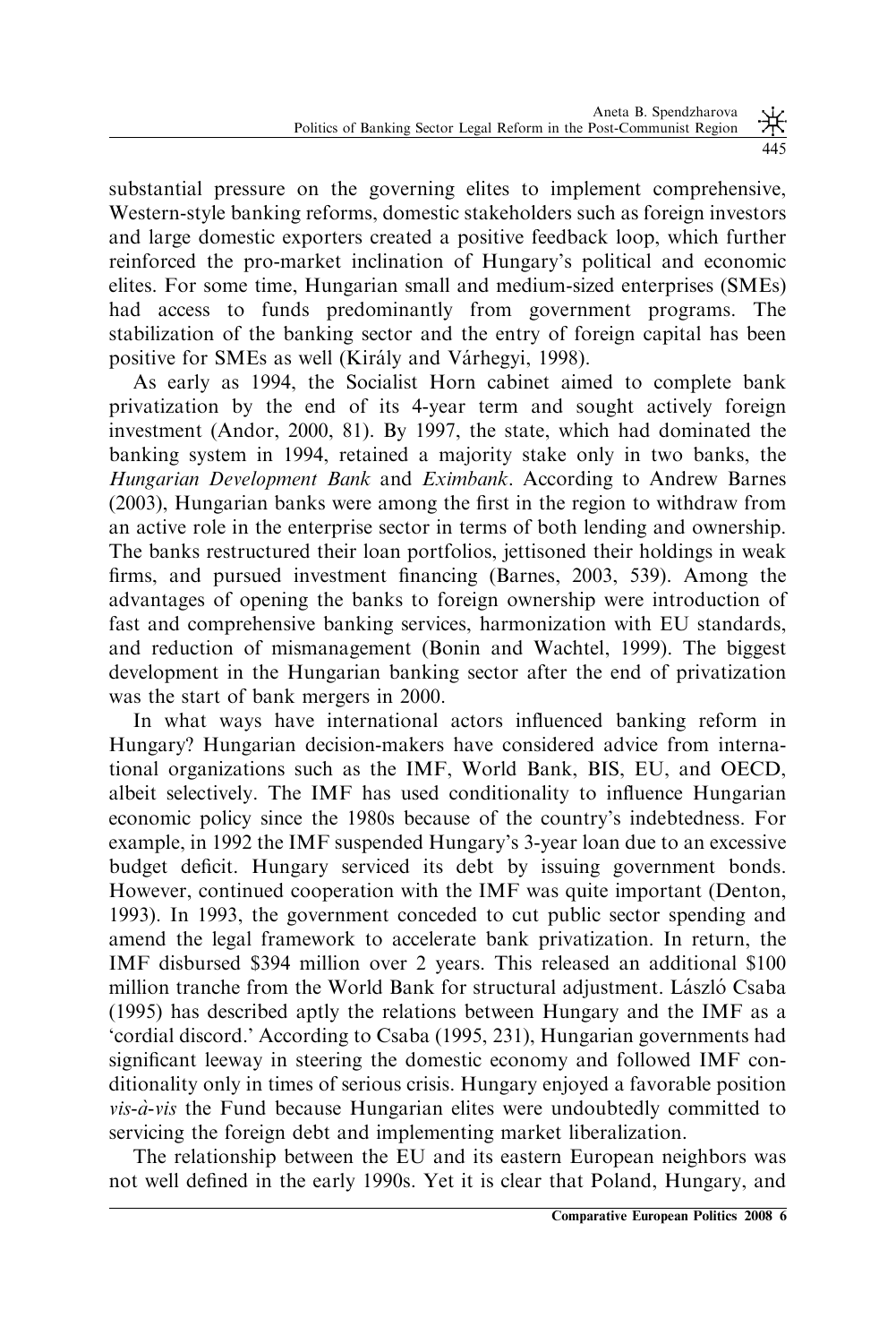Czechoslovakia were the region's front-runners in seeking a closer association with the Union (Vachudova, 2005, 82). Initially, the EU reinforced in Hungary a domestic incentive structure that was already favorable for economic liberalization. After the start of formal negotiations, the Union's demands with respect to banking law harmonization were not controversial and Hungarian governments complied relatively quickly. Between 1999 and 2001, Hungary synchronized its key financial legislation with that of the EU, provisionally closing the Economic and Monetary Union, Financial Control, and Finance and Budgetary Provisions accession negotiations chapters well on schedule.

In Hungary, the IMF has pushed consistently for capital-friendly regulations such as low corporate taxes, tight monetary policy, and fast bankruptcy procedures. The other big proponent of conditionality in the region — the EU — has emphasized institution building. In illustration of the domestic empowerment mechanisms discussed earlier, a 1997 report outlined two main objectives for the EU with regards to financial sector reform in Central and eastern Europe. The first objective was to boost central banks' capacity to formulate and conduct monetary policy independently (Mörner, 1997). The second objective was to maintain a high degree of confidence in the banking system by creating independent supervisory agencies that would oversee the commercial banks (Mörner, 1997). In accordance with those two objectives, the EU accession process has empowered significantly the HNB and the Financial Supervisory Authority, PSZAF.

In sum, banking sector legal reform in Hungary after 1989 exemplifies gradual improvement over time. The Hungarian case study shows that when government decision-makers recognize that reform can bring about considerable political and economic rewards, they are likely to engage in restructuring and improving the legal framework. The supportive stance of mobilized domestic stakeholders such as foreign investors and large domestic exporters who benefit from economic liberalization creates a positive feedback loop, thus reinforcing the elites' initial commitment to reform. International organizations such as the IMF and the EU have also assisted banking sector legal reform in Hungary through policy advice, financial aid, and continued interaction with the domestic elites.

# Legal Reform of the Banking Sector in Bulgaria, 1989–1997

Two short case studies examine the politics of banking sector legal reform in Bulgaria. This article interprets the 1996/1997 financial crisis as a dividing line between the two periods of reform in the country. Figure 3 presents a timeline of important banking and financial sector laws adopted in Bulgaria after 1989.

There were frequent changes in the legal framework of the Bulgarian banking sector in the early 1990s indicating that policy-makers used a trial-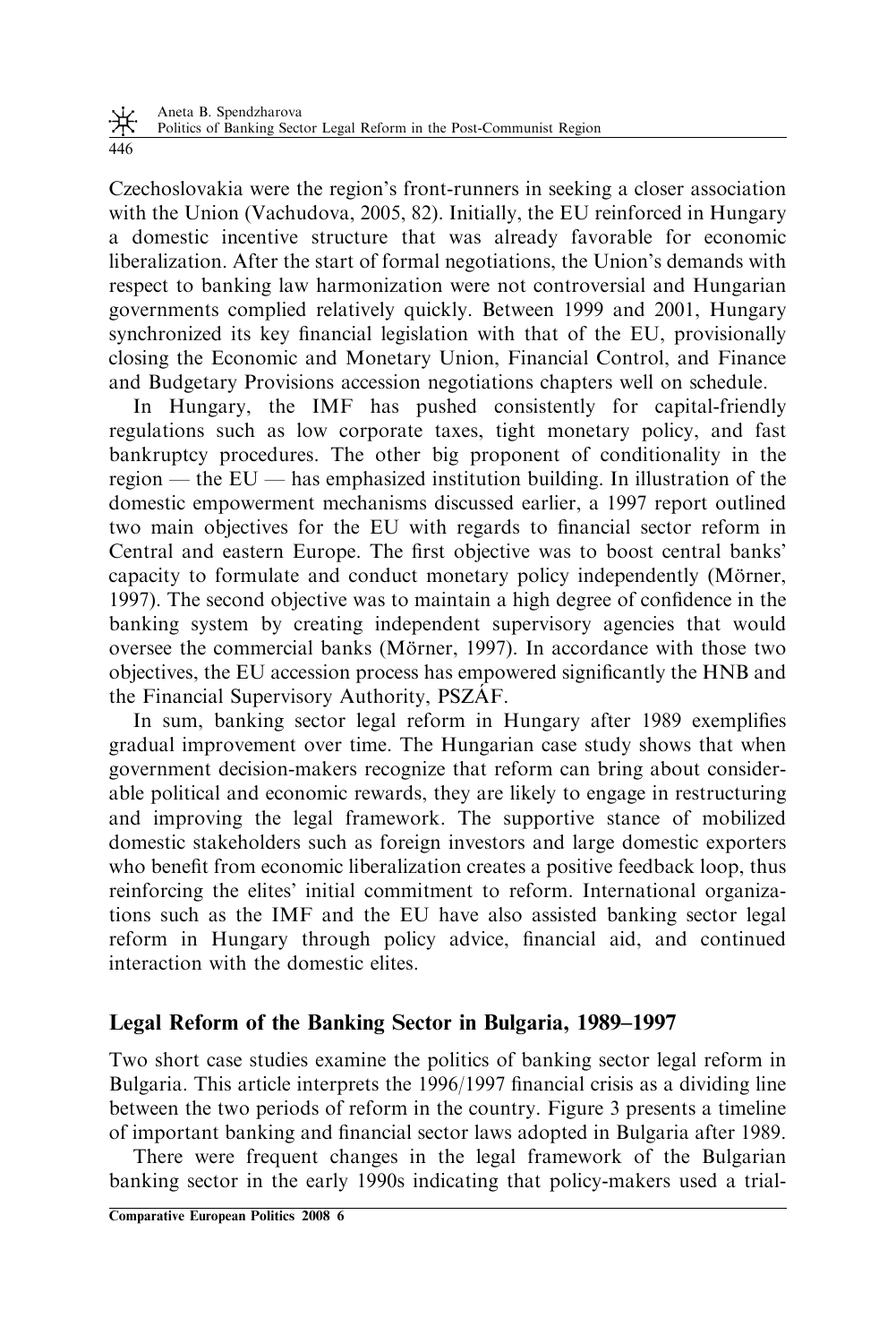Aneta B. Spendzharova Politics of Banking Sector Legal Reform in the Post-Communist Region





Figure 3 Timeline of important banking and financial sector laws in Bulgaria after 1989.

and-error approach to legal reform, rather than a strategic and comprehensive approach. For example, the Law on Banks and Credit Activities was adopted in 1992 under the reformist right-wing government led by Philip Dimitrov. Between 1992 and 1997, this law was changed nine times, and it was finally repealed in 1997 after the financial crisis in the country. Additional shortcomings of the early banking sector laws were the overly liberal licensing regime and the relatively small amount of initial capital required to open a bank. Thus, many small private Bulgarian banks were created by borrowing initial capital from the existing state banks (Hristova and Angelov, 2004, 74). The 1992 Law on Banking and Credit Activities allowed banks to exchange shares that enabled banks to operate legitimately by using one single pool of money. The banks that used this legal loophole such as *Chastna Zemedelska i* Investiocionna Banka, TB Slavjani, Dobrudzhanska Banka, and Biznesbank were often involved in giving bad loans to their shareholders or relatives of the management (Hristova and Angelov, 2004; Stanchev, 2005, personal interview). At the same time, the 1990s legal framework deterred foreign banks from entering the domestic market. By 1994, only the Greek Xios Bank and the Dutch ING Bank had set up branches in Bulgaria.

In the early 1990s, Bulgarian banks operated under what economists have called 'soft budget constraints' (Kornai, 1986). Pressured by politicians, bankers extended sizeable loans to loss-making state enterprises. As a consequence, 75% of all bank loans in Bulgaria were classified as

447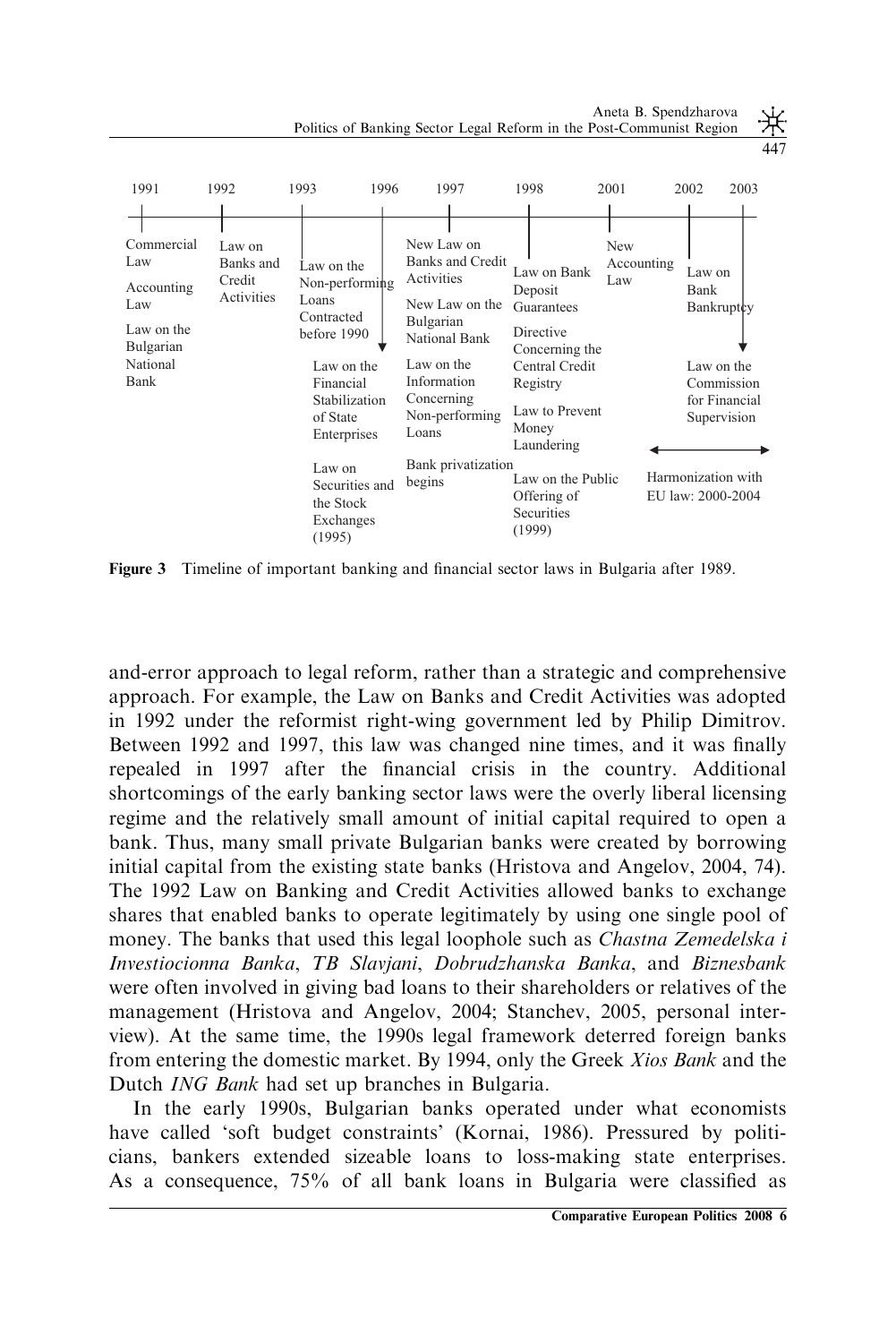non-performing in 1995 (Walko, 2004). The 1991 Law on the Bulgarian National Bank (BNB) made the BNB responsible for monitoring the activities of the commercial banks, collecting information, and overseeing the stability of the banking system (Zakon za BNB, Article 44). The law stipulated that the BNB should be free from political interference, but it also allowed the government to request funds from the central bank in case of a severe necessity. Thus, responding to the government's requests, the BNB kept providing liquidity to the market in the mid-1990s to prevent banks from failing. But its interventions did not alleviate the underlying problems of the banks. At the end of 1995, only four of the 47 banks operating in Bulgaria at the time reported end-of-the-year profits (Hristova and Angelov, 2004, 77). According to economists Assenka Hristova and Georgi Angelov (2004), the recapitalization of the Bulgarian banks was the most costly bank bailout in the post-communist region. Overall, bank recapitalization cost Bulgarian taxpayers about \$4 billion (Todorova and Raeva, 1997). In 1995, given the lack of adequate bankruptcy legislation, the BNB took a pro-active position and revoked the licenses of two troubled banks. However, when the banks appealed against the measure before the Bulgarian Supreme Court, the Court reversed the BNB decision (Kapital, 1997).

Which laws made possible the rapid growth of bad loans in the Bulgarian economy in the early 1990s? In accordance with Article 4 of the 1993 Law for Settling the Non-performing Loans Contracted before 31 December 1990, the Bulgarian Financial Ministry issued long-term government bonds in October 1993 denominated both in leva, the national currency, and dollars. Those government bonds, also known as ZUNK bonds, provided a legal way for the government to assume responsibility for the loans contracted by state-owned enterprises before 1990 (Hristova and Angelov, 2004, 75–76). Thus, the eligible enterprises became mostly debt-free. But instead of restructuring and seeking ways to be profitable, most state-owned enterprises negotiated new loans with the banks and continued to run losses (Hristova and Angelov, 2004, 77).

We saw that Hungarian policy-makers aimed for generality and consistency in the laws. By contrast, Bulgarian legislators adopted laws to address the arising problems on an *ad hoc* basis. Let us return to the four policy standards that I use to assess the quality of a country's banking sector legal framework. The analysis has shown that the 1991 Bulgarian Commercial Law and the 1992 Law on Banks and Credit Activities did not provide clear market entry and exit conditions. Furthermore, the laws on non-performing loans and the financial stabilization of the state enterprises demonstrated the deficiencies of the Bulgarian banking sector legal framework in terms of ensuring transparent bank operations without excessive state intervention. Finally, the law on the BNB did not provide sufficient guarantees for the central bank's independence from political pressure.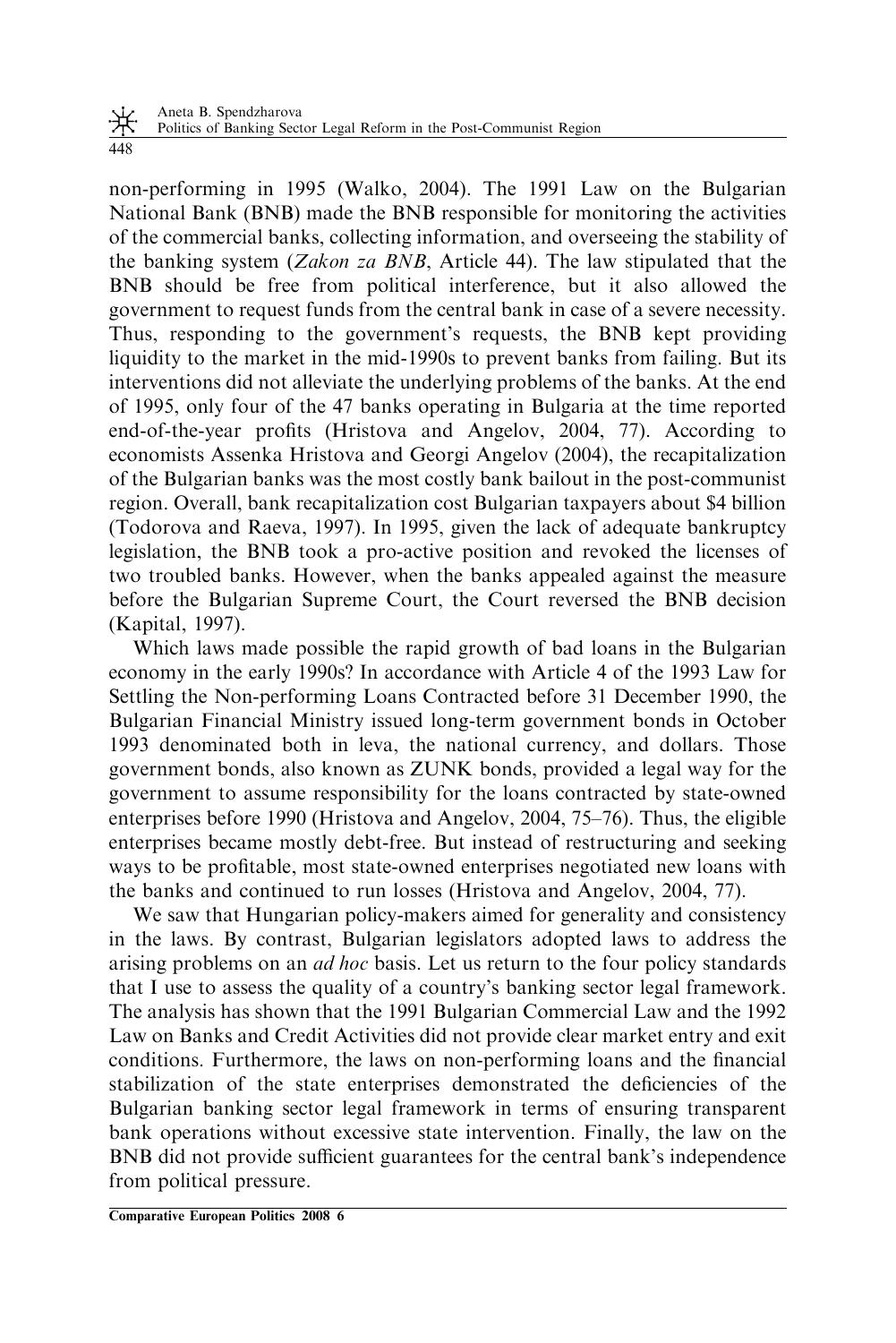### Configuration of governing elites, domestic stakeholders, and international actors

What configuration of governing elites, domestic stakeholders, and international actors in Bulgaria stalled banking sector legal change in the early 1990s? The Bulgarian banking system was transformed from a one-tier to a two-tier one in 1989, comprised of the BNB and the new commercial banks. However, the development of Bulgarian banks was severely hindered by the distorted incentives in the banking system. Of the 10 relatively large banks in Bulgaria at the end of 1995, nine were state-owned (Barisitz, 2001). In their analysis of bank performance and credit practices in Bulgaria before the 1996/1997 crisis, Kenneth Koford and Adrian Tschoegl (1997) have detected widespread insider crediting, a vague legal environment, and rampant corruption. At times, it seemed like Bulgaria was cleaning up its act and taking the path of reforms. In 1992, the newly elected Dimitrov government demonstrated eagerness to catch up with the Central European front runners (Dimitrov, 2005, personal interview). Key decision-makers discussed what reforms were necessary with officials from  $PHARE$ ,<sup>10</sup> the World Bank, and the IMF. In addition, experts from Poland, the Czechoslovakia, and Hungary shared their insights about economic reform (Dempsey, 1992). But before this government could implement its ambitious action program, it lost a parliamentary vote of confidence and resigned.

Based on the partisanship and socialization arguments presented in the theoretical section, we do not expect to see decisive moves toward economic liberalization in Bulgaria in the early 1990s. When the right-wing opposition party, the Union of Democratic Forces, formed in late 1989, it lacked sufficient popular support to form a government backed by a stable parliamentary majority. In contrast to the MSZP that pursued genuine reform, the Bulgarian Socialist Party (BSP) only changed its name from communist to socialist but failed to adjust its goals and methods to the standards of liberal democracy (Vachudova and Snyder, 1997). During communism too, Bulgarian elites were closely allied with the Soviet leadership and had little exposure to Western economic thought. As more or less those same elites constituted the early BSP governments, they had strained relations with international promoters of economic liberalization. The constructivist mechanisms of socialization and persuasion (see Checkel, 2001) were confronted with hostile domestic conditions in Bulgaria until 1997 and could not alter domestic policy.

The Appendix presents a brief chronology of Bulgarian cabinets after 1989. When the 1994 Videnov government took office, reform efforts practically halted. The Socialists claimed that they had won a mandate for a 'sociallyoriented' transition (Lilov, 2004), but policy-wise this entailed subsidizing the state enterprises and pressuring the banks to extend more bad loans. Venelin Ganev (2001a) has investigated one of the prime examples of 'friendly circles'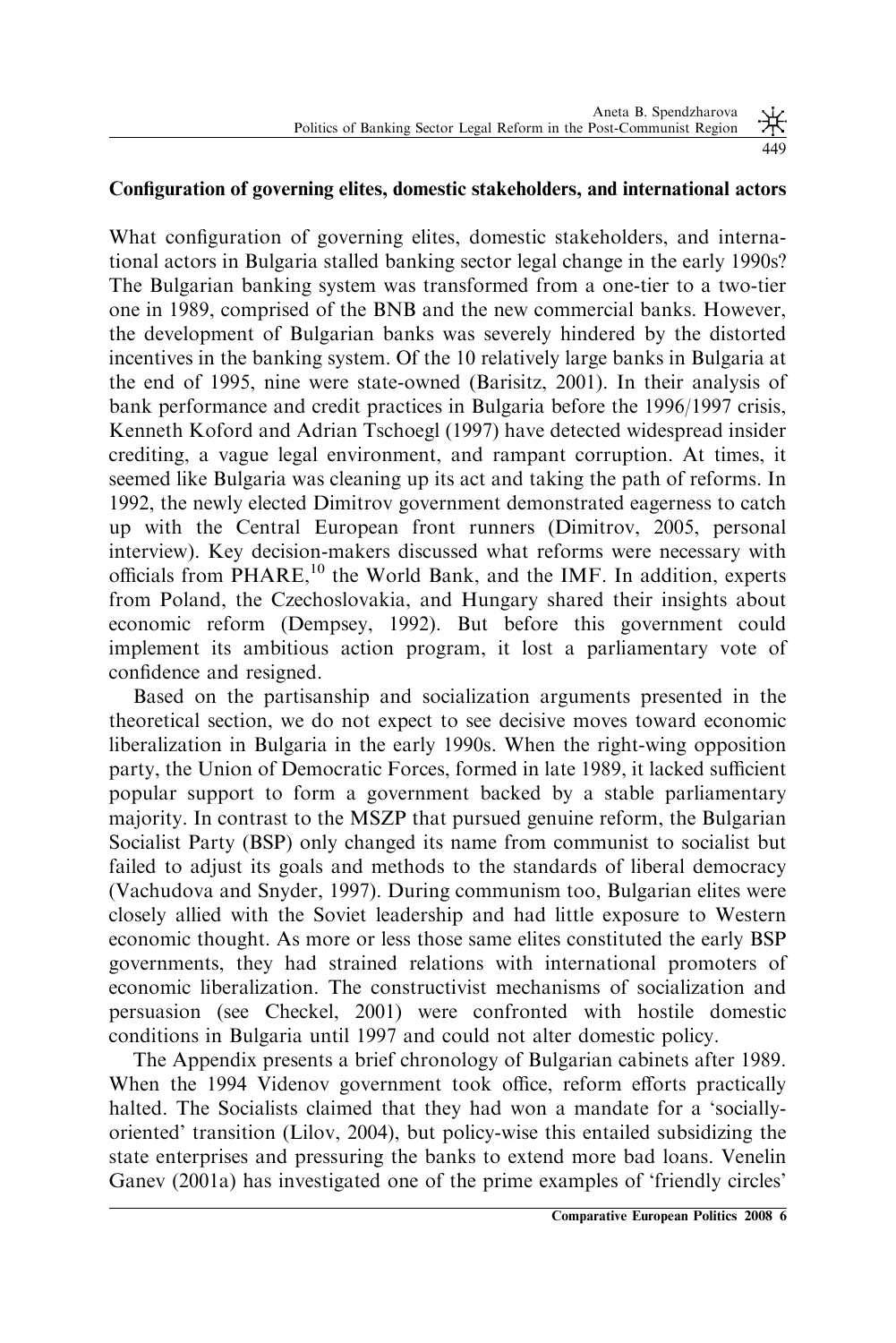in Bulgaria — the financial–industrial conglomerate Multigroup. In the period 1992–1996, Multigroup gained control over more than 120 Bulgarian companies in sectors such as metallurgy and mining, engineering, petrochemicals, oil and gas, gas distribution, and tourism. Ganev (2001a, 5–8) points out that the majority of the company's 20 general directors were ex-directors of state-owned enterprises, ministers, and deputy ministers who served before 1989 or in the post-1989 Socialist cabinets. In his analysis of Multigroup's rise to one of the most powerful private economic actors in the Bulgarian economy after 1989, Ganev concludes that 'the profits of the private conglomerate are invariably accompanied by losses of its state-owned partners' (2001a, 8).

Drawing on Hellman's (1998) argument about the politics of partial reform, in the theoretical section, I argued that the persistence of networks of financial and industrial managers from the previous regime would be associated with a worse quality of banking sector legal reform. What are the implications of the political and economic clout of such 'friendly circles' for the state and the economy? The short case study of Bulgaria until 1997 has shown that during the dynamic period of state-led creation of property rights and ownership restructuring, the governing elites have the ability to highjack state resources and deliberately weaken the state's monitoring and regulatory capacity. For example, Ganev (2001b, 391) has demonstrated how the early Socialist governments in Bulgaria de-institutionalized the state agencies that monitored the economy. This paved the way for what he calls 'selective privatization' of state assets to insiders with personal links to ministers and high-ranking state officials.

Like in Hungary, international actors advocated economic liberalization in Bulgaria. However, conditionality did not work in Bulgaria in the early 1990s. I attribute the weakness of this mechanism not to a lack of engagement on the part of the international community, but to a lack of receptivity on part of the Bulgarian governments. For example, ex-Prime Minister Andrey Lukanov stated before the arrival of IMF representative An McGurk, 'We should not accept the dictate of the international financial institutions with respect to the loans to state-owned enterprises and the status of the social welfare system' (Kapital, 1998). The so-called 'Rahn-Utt Plan' illustrates the limited impact of international advisers. The report is named after two US economists, Richard Rahn and Ronald Utt, who were commissioned to outline strategies for Bulgaria's transition to market economy by Prime Minister Lukanov in 1990. The research team suggested rapid market-oriented reforms in three interrelated areas: creation of property rights; privatization of the state enterprises; and reform of the taxation, banking, and financial systems (Rahn and Utt, 1990). According the Alexandar Lilov, a prominent BSP politician throughout the 1990s, the Rahn-Utt report was deemed unacceptable by many BSP party officials and, eventually, was shelved (2004, 524). But international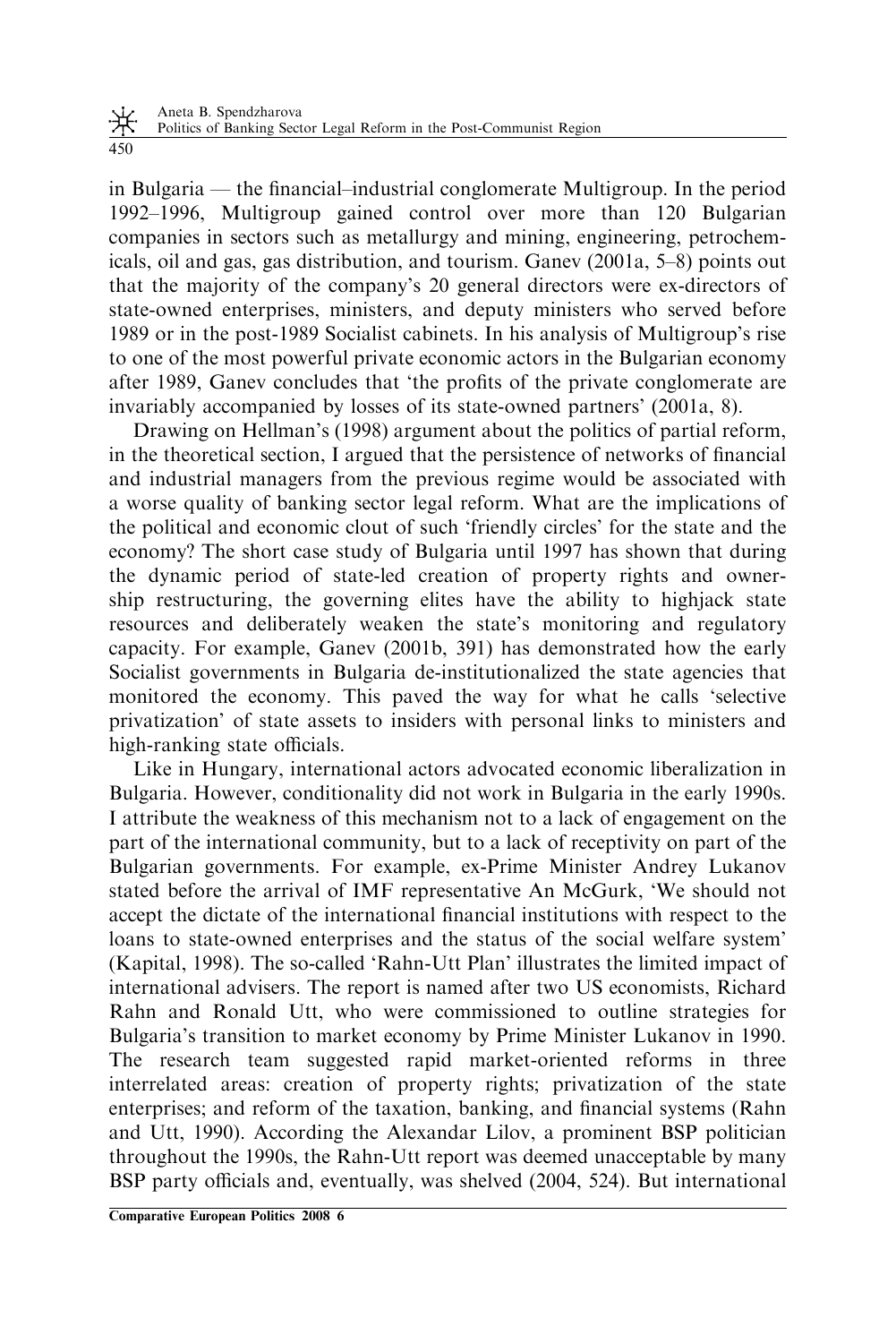actors became a very important factor in Bulgarian financial policy after the 1996/1997 crisis and the subsequent early elections that brought to power Ivan Kostov's right-wing government. We now turn to the second period of Bulgaria's banking reforms.

# Legal Reform of the Banking Sector in Bulgaria, 1997–2005

The main legacy of the Videnov BSP government was widespread economic mismanagement that gave rise to shortages and culminated with a severe financial crisis in the winter of 1996/1997. The two most visible dimensions of the financial turmoil were a currency crisis and a bank crisis. The national currency, lev, depreciated rapidly in 1995. Inflation was skyrocketing. Firms and citizens rushed to convert all their leva assets into foreign currency, but that was in short supply. Due to the absence of a variety of investment opportunities in the early 1990s, people held their savings mostly in the banks (Dobrinsky, 2000, 590). As the public's confidence in financial institutions started to erode in late 1995, citizens sought to withdraw their savings, only to find that banks did not have sufficient liquidity to meet depositors' demands (Dobrinsky, 2000, 591). In the winter of 1996/1997, citizens organized unprecedented in scale and duration protests against the economic policy of the BSP government. In January 1997, more than 10,000 protesters blockaded the building of the Bulgarian Parliament, demanding that the Videnov government step down immediately. Eventually, the government announced on 4 February 1997 that it would resign, thus paving the way for early elections in April 1997.

The international political economy literature has shown that severe crises can trigger policy reform (Haggard and Kaufman, 1992; Bruno, 1993; Hall, 1993; Huber and Stephens, 1998; McDermott, 2004). An investigation of the effect of crisis on policy reform is beyond the scope of this article, but it is worthwhile to point out that in Bulgaria the pace and quality of banking legal reform increased after the crisis and the political turnaround. In 1997, the IMF approved a \$582 million stand-by credit so that Bulgaria could begin to tackle the crisis. The Fund demanded the implementation of an austerity package including significant amendments of Bulgaria's banking sector legal framework (Financial Times, 1997; Miller and Petranov, 2001).

Below, I outline important features of new Law on Banks and Credit Activities, the Directive Concerning the Central Credit Registry, the Law on Bank Bankruptcy, and the Law for the Bulgarian National Bank. Those laws corrected many of the shortcomings in the pre-1997 banking sector legal framework with respect to setting clear market entry and exit conditions and introducing transparency in the banking system. Figure 3 in the preceding section presented a timeline of important banking and financial sector laws adopted in Bulgaria after 1989. The 1997 Law on Banks and Credit Activities established stricter criteria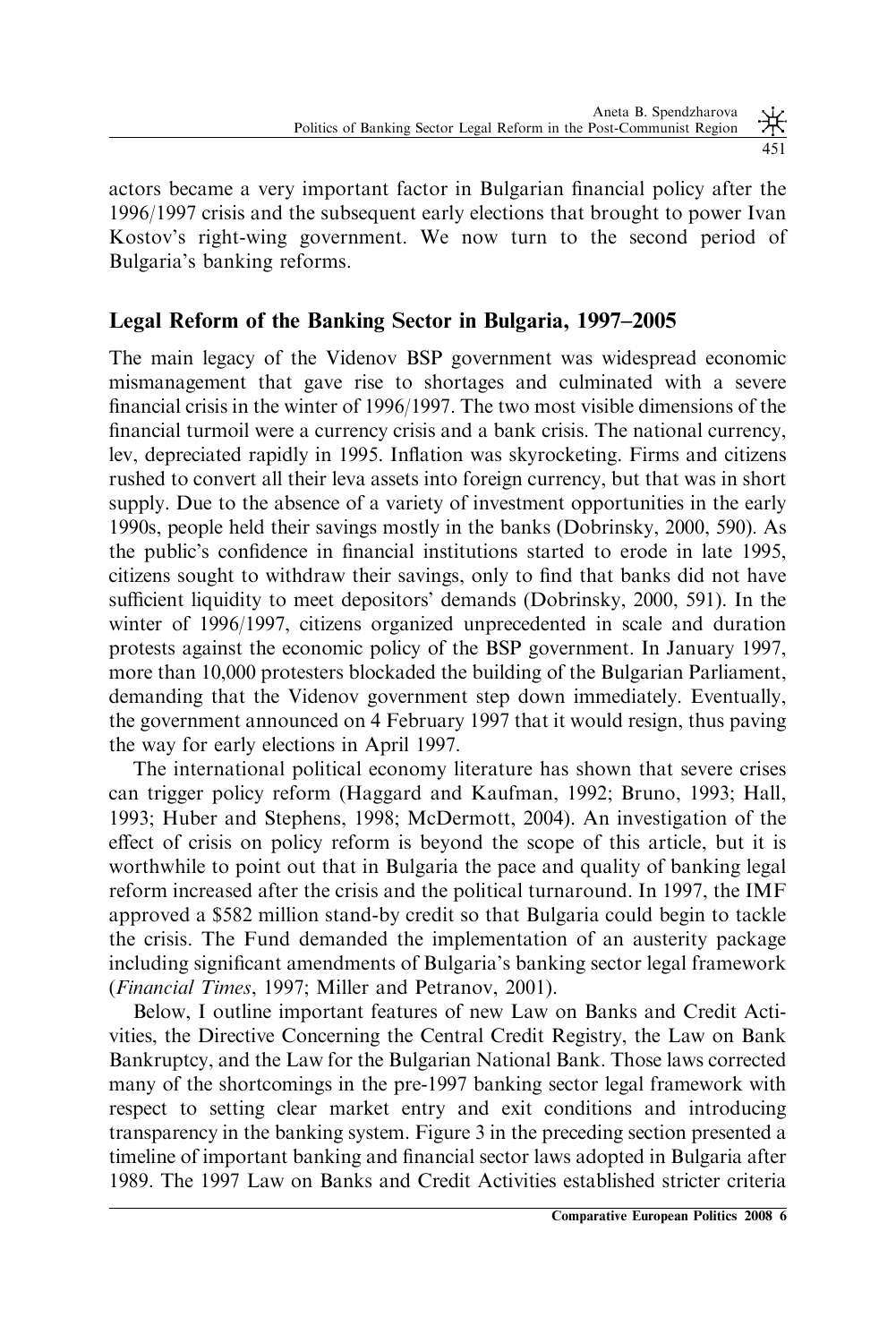for the required education and experience of bank managers (Zakon za bankite, Article 9). This law introduced a more rigorous licensing regime that increased the power of the central bank (BNB) to grant and revoke bank licenses ( $Zakon$ za bankite, Article 12–17; Miller and Petranov, 2001, 54). The 1997 Law on Banks and Credit Activities was also designed in order to initiate bank privatization. In 1998, the Directive Concerning the Central Credit Registry mandated the creation of a Central Credit Registry. Since 20 January 1999, commercial banks have been obliged to report to this registry all clients borrowing more than 10 million leva (roughly equal to \$6 million) and the amount of the loan. In turn, the BNB disseminates the collected information.

In 1999, the BNB formed a working group to draft a new Bankruptcy Law (Dimitrova, 1999). At the time, bank bankruptcy procedures took place according to the general Article 38 'Insolvency' of the Commercial Law. The improved Law on Bankruptcy was adopted in 2002. The 1991 Law for the Bulgarian National Bank was repealed during the 1996–1997 crisis. The new 1997 Law for the Bulgarian National Bank increased significantly the independence of the central bank. As part of the harmonization with EU law, Bulgarian law-makers adopted a new Accounting Law in 2001, a new Law on the Commission for Financial Supervision in 2003, and a new Capital Adequacy Directive in 2004. In 2002, Bulgarian banks began to use international accounting standards to meet the requirements of the 2001 Accounting Law. The 2003 Law on the Commission for Financial Supervision established integrated financial supervision including securities, insurance, pension, and investment funds. In addition, bank deposit guarantees were increased to meet international standards (Antonova, 2005).

# Configuration of governing elites, domestic stakeholders, and international actors

I argue that the improvement of the banking sector legal framework in Bulgaria after 1997 resulted from the partisan change of governing elites following the early elections and the receptivity of the new government to the policy recommendations of international actors. Once the BSP was ousted from power, the clientelistic networks between political elites and rent-seeking domestic stakeholders started to break down without access to the financial resources provided by the state. The right-wing Kostov government began to alter the legal environment and seek allies who would support its economic reform program such as foreign investors and domestic business actors. Bulgarian governments post-1997 have been trying to contain corruption and clientelism, although those are still present in the country. The EU accession process has put additional pressure on Bulgarian institutions to be more transparent. The pattern of domestic alliances built by the Kostov government and the centrist Sakskoburggotski cabinet that succeeded it resembles that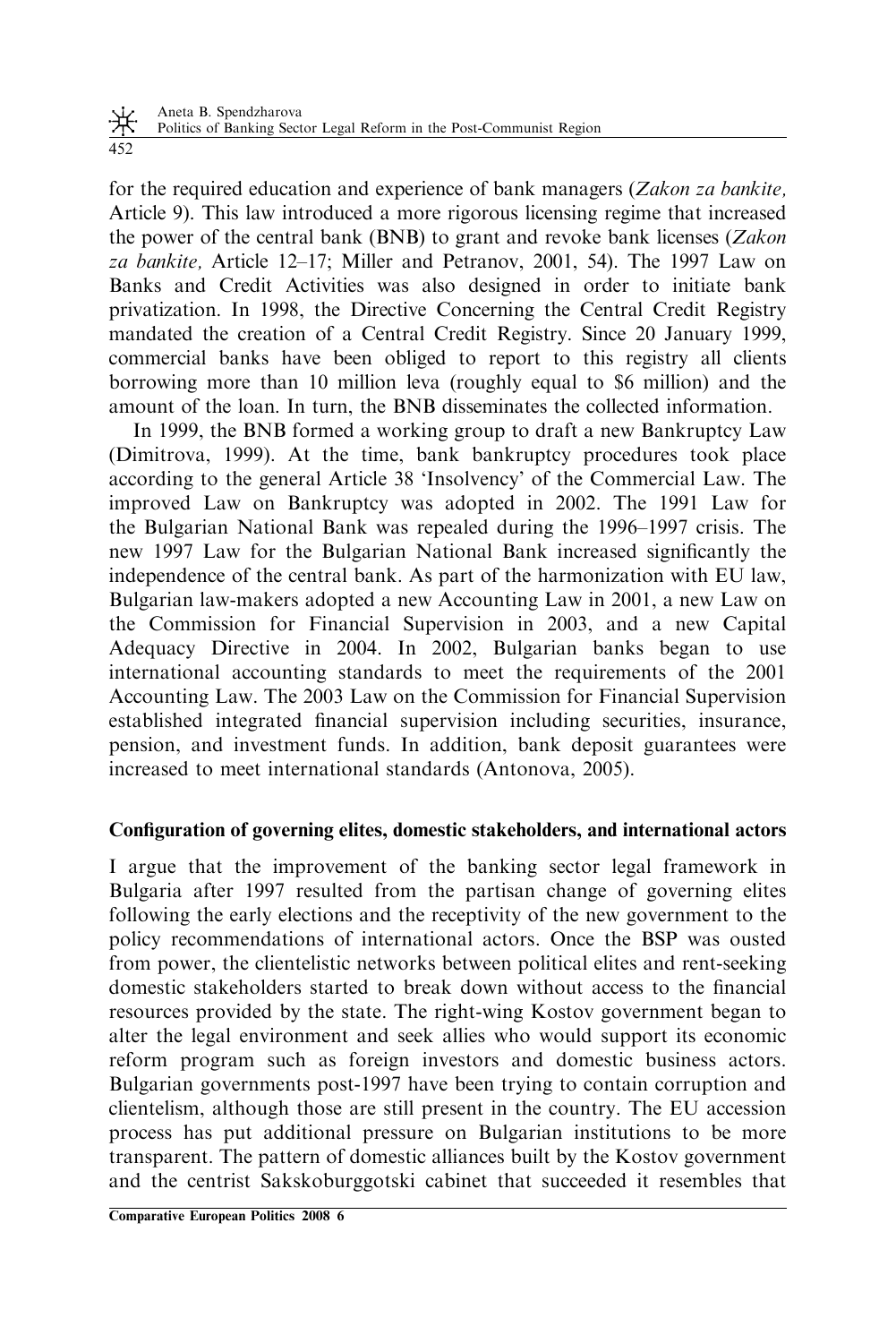observed in the Hungarian case. The Appendix presents a brief chronology of Bulgarian cabinets after 1989. The three Bulgarian governments after 1997 have promoted a stronger role of market mechanisms in the economy. Serving their full terms has provided sufficient time to 'lock in' the institutional changes and create positive feedback loops reinforcing economic liberalization.

Large foreign investors such as Marvex — Spain, Solvay — Belgium, Interbrew — Belgium, UniCredito — Italy, Bank Austria Creditanstalt — Austria had significant leverage in pressuring the reformist governments for a better regulatory environment, including in the banking sector. Some foreign investors entered Bulgaria in 1994 and 1995 regardless of the imperfections in the legal framework as part of their strategy to expand operations in eastern Europe, but most investors came after 1997 when the privatization process accelerated. They preferred to operate in transparent and corruption-free business conditions and called for the adoption of international business practices and standards (Ditlbacher et al., 2002; Djarova, 2004). SMEs did not have the financial clout of foreign investors and were not sufficiently organized to influence the government. Still, better banking laws and a competitive banking environment have been beneficial for the SMEs as well, because they can borrow at a lower cost and are less vulnerable to liquidity crowding-out, which was common during the 'partial reform' period in the early 1990s (Budina *et al.*, 2000).

In the realm of banking, the recommendations of international actors converged: The IMF, EU, and World Bank insisted on initiating bank privatization (Peev, 1998). Until 1997, the state-run Bank Consolidation Company, formed in 1992 to improve the functioning of the banking system, had not completed a single privatization deal. In the period 1997–2000, the Kostov government sold 67% of all state assets eligible for privatization, compared to 11% privatized by preceding governments. The Kostov and Sakskoburggotski governments completed bank privatization. By 2003, the share of private ownership in the banking sector had reached 97.6%. Only two banks remained state owned: the Ministry of the Economy-owned Nasurchitelna Banka and Sofia municipality-owned Obshtinska Banka (Anglelov and Chobanov, 2004). As in Hungary, the entry of foreign banks generally improved the quality and availability of banking products and services, and reduced the instances of mismanagement.

The IMF deserves significant credit for Bulgaria's economic stabilization after 1997 (Barisitz, 2001). In compliance with the Fund's conditionality, Bulgaria entered into a currency board and introduced a fixed exchange rate. As part of the currency board arrangements, the BNB could no longer bail out the government (Miller and Petranov, 2001, 60–63). IMF conditionality and the currency board helped to curb inflation, promote fiscal discipline, and limit clientelistic lending practices (Nenovsky and Rizopoulos, 2003; Zaimov and Hristov, 2003; Hristov, 2004).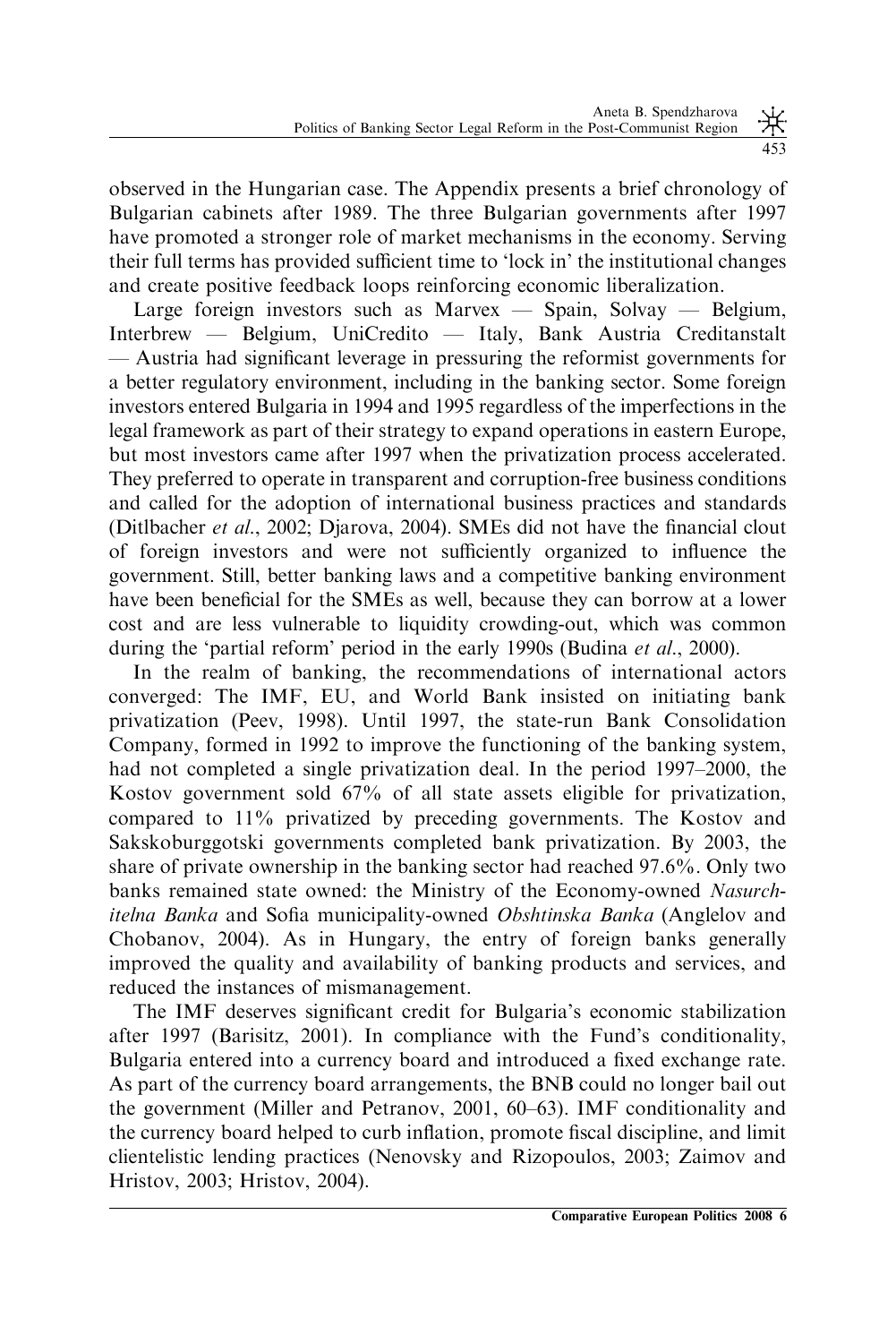The EU also influenced reforms in Bulgaria through its pre-accession conditionality. The release of the European Commission's opinion on Bulgaria's application for membership in 1997 coincided with the change of governing elites. The reformist Kostov cabinet paid close attention to the EU's recommendations and moved Bulgaria from the path of partial reform to the path toward EU membership. It followed the Commission's recommendations for legal changes in order to improve the economic environment in the country (European Commission, 1997, 37). In illustration of the domestic empowerment mechanism discussed earlier, EU accession has boosted the independence of the BNB. Nikolay Nenovsky et al. (2003, 27) have shown that after 1997, the BNB has exerted significant influence over the commercial banks and promoted strict rules for risk exposure. The credible prospect for EU membership has helped sustain economic liberalization as a beneficial long-term strategy in Bulgaria, because it would bring about closer ties with European investors, an inflow of aid for implementing the acquis communautaire, and an improved credit standing on international financial markets. The 2001 centrist government of Simeon Sakskoburggotski kept the course of economic liberalization and harmonization with EU laws, including in the banking sphere.

In short, the two case studies on Bulgaria have demonstrated that in the early 1990s Bulgarian governing elites were exposed to the same international policy advice as their Hungarian counterparts. However, the weakness of the political parties and domestic stakeholders who favored economic liberalization allowed rent-seeking actors to establish a 'reform for our friends' alliance in pursuit of narrow personal interests. The widespread economic mismanagement of the Videnov government led to a severe financial crisis in the winter of 1996/1997 that shook the status quo in Bulgarian politics. I argued that the observed significant improvement of the banking sector legal framework after 1997 resulted from an important partisan change of the governing elites that reinforced the role of international actors and created a pattern of domestic alliances in favor of economic liberalization. International actors such as the IMF and the EU had advocated economic liberalization before the watershed electoral change of 1997, but only after 1997 did Bulgarian politicians consider their policy recommendations. In order to sustain economic liberalization, the governing elites reached out to foreign investors and domestic business groups that favored transparency and closer ties with Western market economies.

# Conclusion

Legal reform of the banking sector is a crucial component of economic liberalization and reveals the challenges of building market institutions in the post-communist region. This article illuminated the political processes that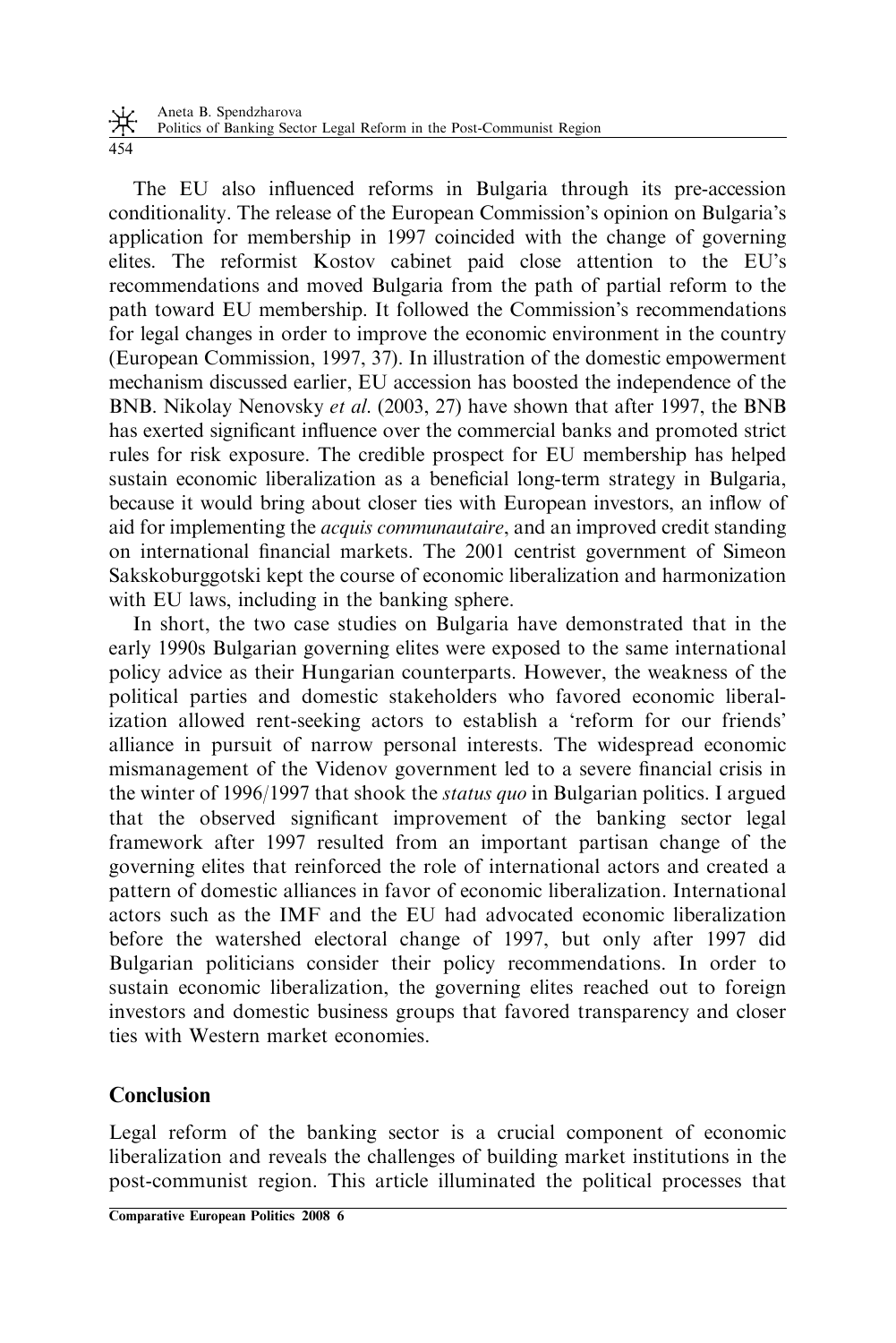have shaped banking sector legal reform, given the persistence of old economic practices and patterns of political alliance. Since 1989, the reform trajectories of post-communist states have differed. One set of cases is exemplified by Hungary that took a path of incremental improvement of the legal framework. The Hungarian case demonstrated that reform front-runners introduced more private ownership in the economy, but they also enhanced the regulatory capacity of the state. Another set of cases is exemplified by Bulgaria until 1997 where partial reforms weakened the regulatory capacity of the state and generated benefits only for a small group of political and economic actors. Influential members of the Bulgarian political elite were able to transform their temporary access to political power into long-term economic gains and influence.

Scholars of democratization have enhanced our knowledge of 'hybrid regimes' that combine characteristics of democratic and authoritarian governance (Karl, 1995; Diamond, 2002; Levitsky and Way, 2002; Vachudova, 2005). This article has improved our understanding of 'hybrid regimes' that are also 'partial reform' economies such as Bulgaria until 1997. The analysis of banking sector legal reform in Bulgaria highlighted the importance of having governing elites who are knowledgeable and willing to undertake thorough economic restructuring. What countries like Bulgaria needed during transition was a far-reaching transformation of the economy and a different structure of the domestic incentives. In particular, IMF conditionality and the credible prospect for EU membership created opportunities for an inflow of investment, increase in trade, and access to international aid and loans that simply did not exist in Bulgaria in the early 1990s. This article also underscored the importance of reinforcing the rule of law. The analysis has shown that successful legal reform creates a more pluralistic and competitive economic environment that can accommodate a variety of economic actors.

# About the author

Aneta B. Spendzharova graduated from the University of North Carolina, Chapel Hill, USA in 2007 with a Ph.D. in Political Science. In 2008, she will be a post-doctoral researcher at the Institute for Advanced Studies in Vienna, Austria. Her research focuses on regulatory reform in the post-communist region, international conditionality, and European integration.

### **Notes**

<sup>1</sup> I am grateful to Milada Vachudova, Liesbet Hooghe, Georg Vanberg, John Stephens, members of the Comparative Politics Working Group at UNC — Chapel Hill, and three anonymous CEP reviewers for invaluable comments and feedback. My research has been supported by grants from the European Union Center of Excellence at UNC — Chapel Hill and the Graduate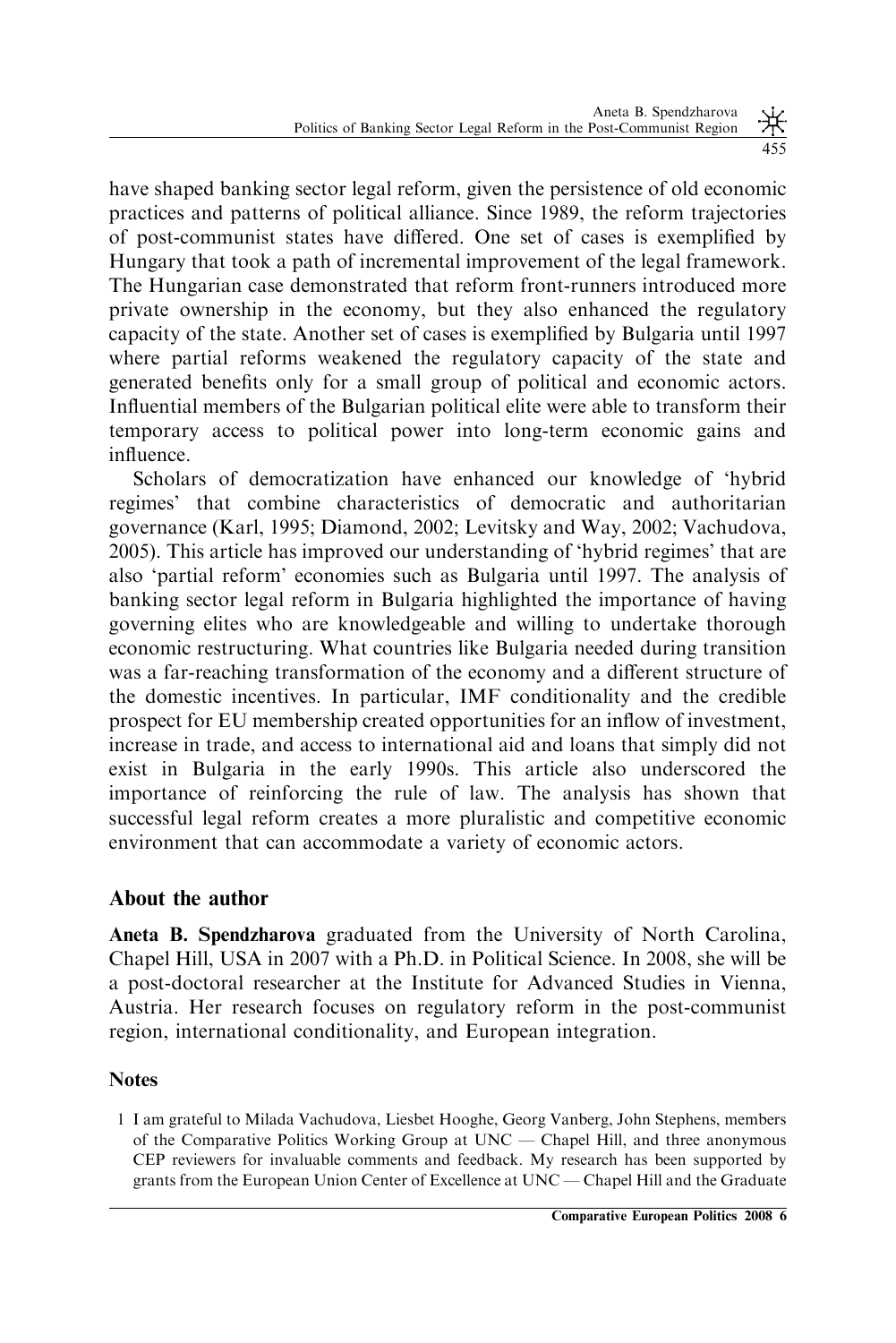Politics of Banking Sector Legal Reform in the Post-Communist Region

456

School at UNC — Chapel Hill. Catherine de Vries has provided very helpful suggestions while I was revising this manuscript. I appreciate the hospitality and advice of Bobby Phillips, Ivo Sardamov, and Cosmina Tanasoiu at the American University in Bulgaria and faculty at the Central European University in Hungary during my field research.

- 2 I thank the anonymous *CEP* reviewer who suggested considering more carefully the role of the state during the process of ownership change in the banking sector.
- 3 Developed for Latin American countries in the late 1980s, the 'Washington Consensus' policy package was subsequently extended to other transitional countries, including the postcommunist states (Ortiz, 2003, 15; Williamson, 2003). It has generated much controversy after countries that implemented the prescribed policies were hit by major economic crises such as the 'tequila crisis' in Mexico in 1994–1995 and Argentina's financial crisis in 2001. John Williamson (1994) has outlined 10 policy objectives of the 'Washington consensus': fiscal discipline; reorientation of public expenditure; tax reform (broadening the tax base and cutting marginal rates); financial liberalization (ending interest rate controls); unified and competitive exchange rates; trade liberalization (reducing tariffs and eliminating non-trade barriers); liberalization of foreign investment; privatization; deregulation; and securing property rights.
- 4 I thank an anonymous CEP reviewer for bringing up this point.
- 5 See also Hilary Appel (2000) for an informative discussion of the impact of ideology on economic liberalization in the post-communist region.
- 6 It is beyond the scope of this paper to discuss the debate between the rationalist and the constructivist school. However, two excellent articles that provide an overview of what is at stake in this debate are Finnemore and Sikkink's (2001) article on constructivism in international relations and comparative politics and Jupille *et al.* (2003) survey article on integrating rationalism and constructivism in the study of the European Union.
- 7 The Bank for International Settlements (BIS) is a Basle-based grouping of central banks.
- 8 Basel core principles set international standards for measuring bank capital adequacy. They are drafted by bank supervisors and central bankers from 13 countries making up the Basel Committee on Banking Supervision.
- 9 IPO stands for Initial Public Offering. This is a procedure to take a company public, allowing investors to buy the company's stock.
- 10 PHARE was one of the first EU assistance programs for eastern Europe.

### References

- Andor, L. (2000) Hungary on the Road to the European Union: Transition in Blue, Westport, CT: Praeger.
- Anglelov, G. and Chobanov, D. (2004) 'Vavezhdaneto na valutnija bord osnova na ikonomicheskata stabilizacija', in K. Stanchev (ed.) Anatomija na prehoda. Stopanska politika na Balgaria ot 1989 do 2004, Sofia: Ciela Publishing, pp. 99–110.
- Antonova, A. (2005) 'Predpazliva reforma v zashtitata na vlogovete?', Kapital, issue 10.
- Appel, H. (2000) 'The ideological determinants of liberal economic reform. The case of privatization', World Politics 52(4): 520–549.
- Barisitz, S. (2001) 'The development of the Romanian and Bulgarian banking sectors since 1990', Austrian National Bank Article Working Paper.
- Barnes, A. (2003) 'Comparative theft: context and choice in the Hungarian, Czech, and Russian transformations, 1989–2000', East European Politics and Societies 17(3): 533–565.
- Barrell, R. and Holland, D. (2000) 'Foreign direct investment and enterprise restructuring in Central Europe', Economic of Transition 8(2): 477–504.

Comparative European Politics 2008 6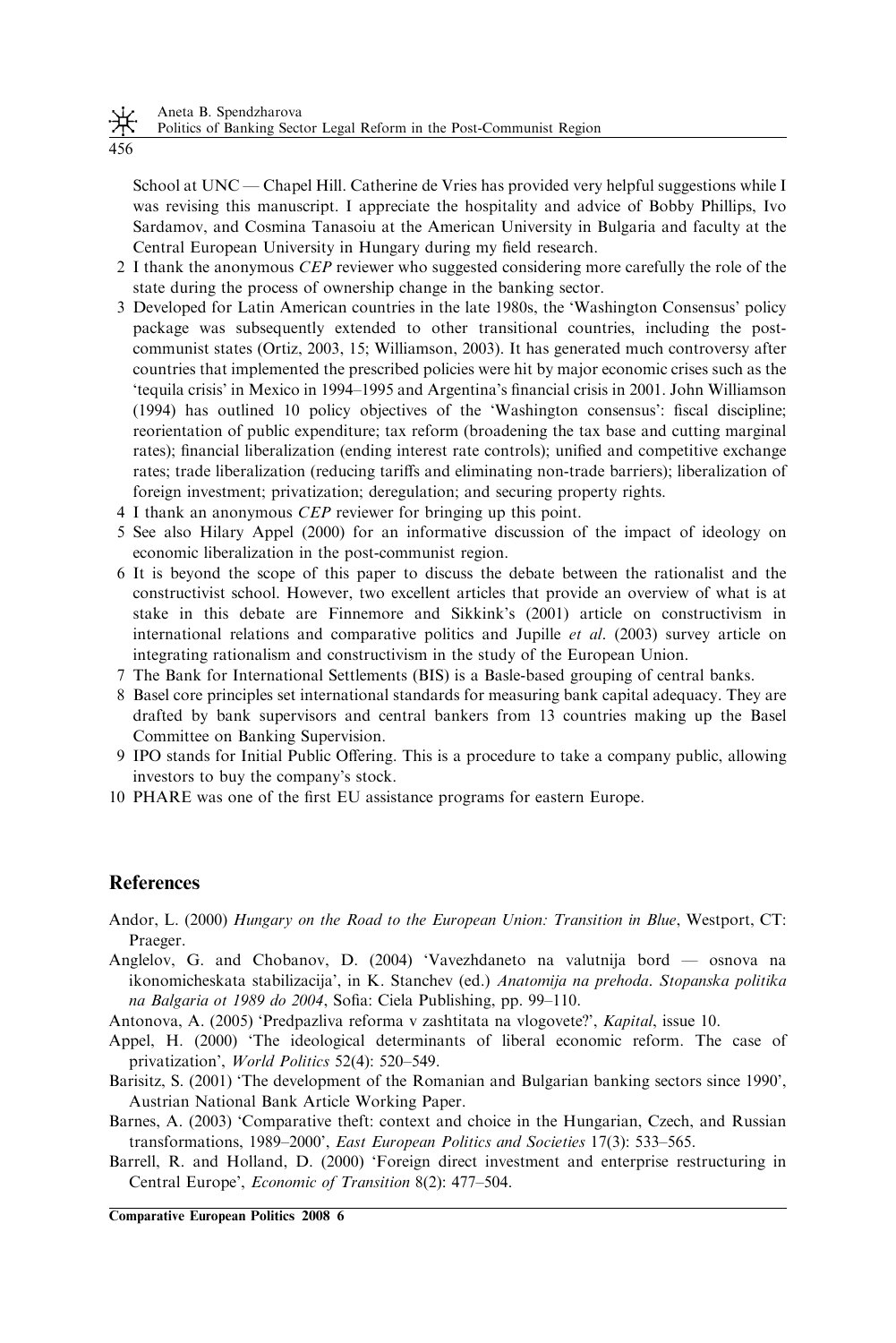- Bartlett, D. (1997) 'The political economy of privatization: property reform and democracy in Hungary', East European Politics and Societies 6(1): 72–119.
- Berglöf, E. and Bolton, P. (2002) 'The great divide and beyond: financial architecture in transition', Journal of Economic Perspectives 16(1): 77–100.
- Bird, G. and Willett, T. (2003) 'IMF conditionality, implementation and the political economy of ownership', Unpublished Manuscript.
- Bonin, J. and Wachtel, P. (1999) 'Lessons from bank privatization in Central Europe', World Bank and Federal Reserve of Dallas Conference on Bank Privatization (US); Dallas, Texas; 19–20 November.
- Bruno, M. (1993) Crisis, Stability, and Economic Reform, Oxford: Oxford University Press.
- Budina, N., Garretsen, H. and de Jong, E. (2000) 'Liquidity constraints and investment in transition economies. The case of Bulgaria', Economics of Transition 8(2): 453–475.
- Bunce, V. (1999) Subversive Institutions. The Design and the Destruction of Socialism and the State, Cambridge: Cambridge University Press.
- Bunce, V. (2000) 'Comparative democratization. Big and bounded generalizations', Comparative Political Studies 33(6–7): 703–734.
- Checkel, J. (2001) 'Why comply? social learning and European identity change', International Organization 55(3): 553–588.
- Comisso, E. (1991) 'Property rights, liberalism, and the transition from ''actually existing'' socialism', East European Politics and Societies 5(1): 162-188.
- Cremona, M. (ed.) (2003) The Enlargement of the European Union, Oxford: Oxford University Press.
- Crowley, S. (2002) 'Explaining labor quiescence in postcommunist Europe', Biannual Conference of Europeanists (US); Chicago, Illinois; 15–17 March.
- Csaba, L. (1995) 'Hungary and the IMF: the experience of a cordial discord', Journal of Comparative Economics 20: 211–234.
- Csaba, L. (2006) Personal interview, Budapest, Hungary, 11 April.
- Csoo´r, K. (2006) Personal interview, Budapest, Hungary, 12 April.
- Cukierman, A. (1992) Central Bank Strategy, Credibility, and Independence, Cambridge: MIT Press.
- De Melo, M., Denizer, C., Gelb, A. and Tenev, S. (1997) 'Circumstance and choice. The role of initial conditions and policies in transition economies', World Bank Working Paper.
- Dempsey, J. (1992) 'Wayward Bulgaria returns to path of reform', Financial Times, 9 April.
- Denton, N. (1992) 'Survey of Hungary: reforms spark a credit crunch', *Financial Times*, 29 October 1992.
- Denton, N. (1993) 'IMF puts conditions on Hungary credit accord', Financial Times, 6 May.
- Diamond, L. (2002) 'Thinking about hybrid regimes', Journal of Democracy 13(2): 21–35.
- Dimitrova, D. (1999) 'BNB podgotvja nov zakon za bankovata nesustojatelnost', Kapital, issue 4.
- Dimitrov, P. (2005) Personal interview, Blagoevgrad, Bulgaria, 26 September.
- Ditlbacher, U., Fidrmuc, J. and Walter, P. (2002) 'Private capital flows to emerging markets in the 1990s and their impact on financial markets', Financial Stability Report 4 of Austrian National Bank.
- Djarova, J. (2004) Cross-Border Investing: The Case of Central and Eastern Europe, Dordrecht: Kluwer Academic Publisher Group.
- Dobrinsky, R. (2000) 'The transition crisis in Bulgaria', Cambridge Journal of Economics 24: 581–602.
- Dunning, J.H. and Narula, R. (1998) 'Explaining international R&D alliances and the role of governments', International Business Review 7(4): 377–398.
- Eijffinger, S.C.W. and De Haan, J. (1996) 'The political economy of central bank independence', Princeton Special Papers in International Economics no.19.
- Ekiert, G. (1996) The State Against Society, Princeton, NJ: Princeton University Press.

457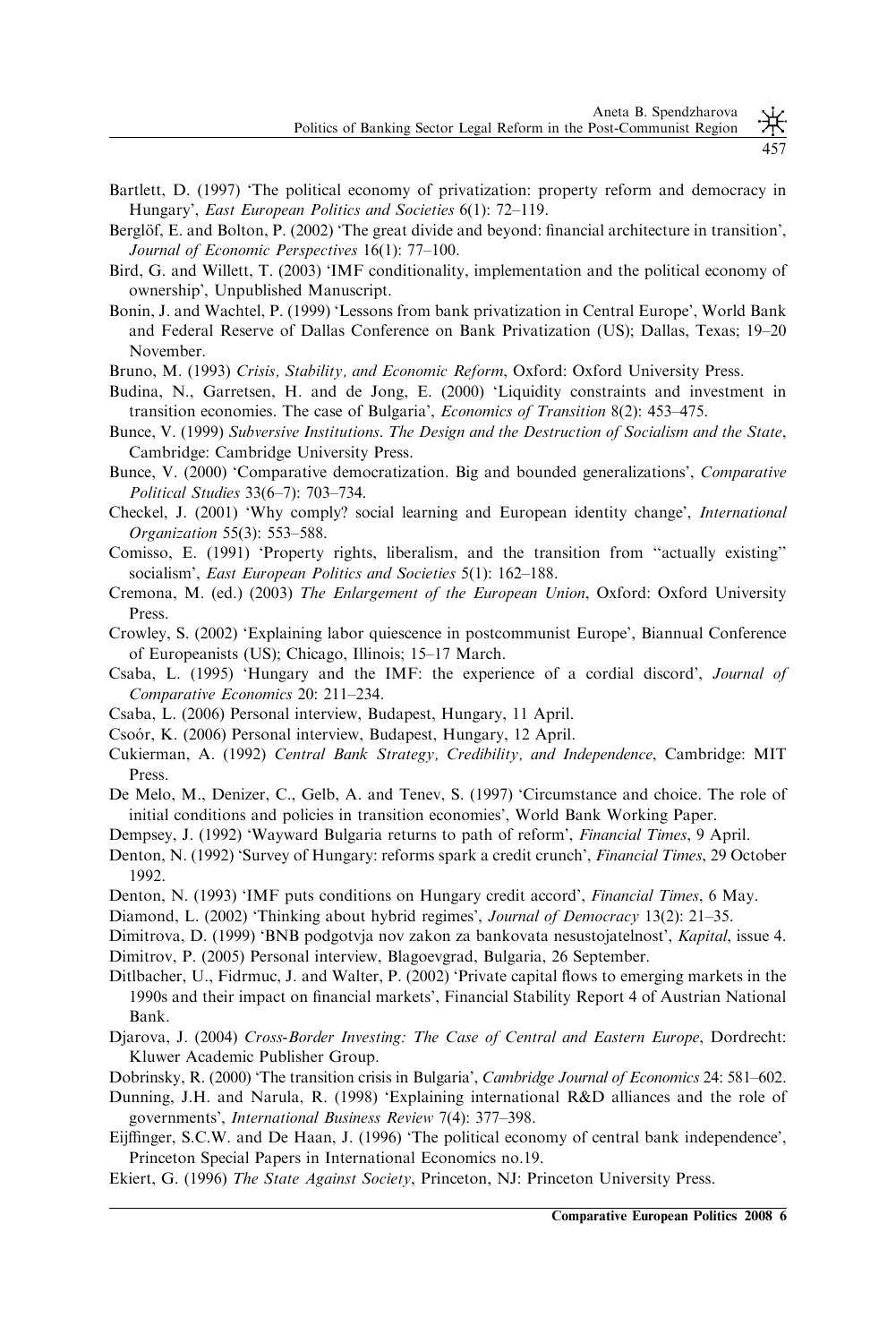Politics of Banking Sector Legal Reform in the Post-Communist Region

458

- Ekiert, G. and Hanson, S.E. (eds.) (2003) Capitalism and Democracy in Central and Eastern Europe, Cambridge: Cambridge University Press.
- Epstein, R.A. (2006) 'Cultivating consensus and creating conflict. international institutions and the (de)politicization of economic policy in postcommunist Europe', Comparative Political Studies 39(8): 1019–1042.
- European Commission (1997) 'Commission opinion on Bulgaria's application for membership of the European Union', Brussels, 15 July.
- Evans, P. (1992) 'The State as Problem and Solution: Predation, Embedded Autonomy, and Structural Change', in S. Haggard, R. Kaufman and P. Evans (eds.) The Politics of Economic Adjustment: International Constraints, Distributive Conflicts and the State, Princeton: Princeton University Press.
- Filer, R., Gylfason, T., Jurajda, S. and Mitchell, J. (2001) 'Markets and growth in the postcommunist world', Unpublished Manuscript.
- Financial Times (1997) 'The Balkan slowcoaches', 27 August.
- Finnemore, M. and Sikkink, K. (2001) 'Taking stock: the constructivist research program in international relations and comparative politics', Annual Review of Political Science IV: 391–416.
- Fries, S. (2005) 'Politics of banking reform and development in the post-communist transition', EBRD Working Paper.
- Ganev, V. (2001a) 'The Dorian Gray effect: winners as state breakers in postcommunism', Communist and Postcommunist Studies 34(1): 1–25.
- Ganev, V. (2001b) 'The separation of party and state as a logistical problem: a glance at the causes of state weakness in postcommunism', East European Politics and Societies 15(2): 389–420.
- Gould, J.A. (2003) 'Out of the blue? democracy and privatization in postcommunist Europe', Comparative European Politics 1: 277–311.
- Grabbe, H. (2006) The EU's Transformative Power: Europeanization Through Conditionality in Central and Eastern Europe, New York: Palgrave Macmillan.
- Grosfeld, I. (1991) 'Privatization of state enterprises in Eastern Europe: The search for a market environment', *East European Politics and Societies* 5(1): 142–161.
- Grzymała-Busse, A. (2002) Redeeming the Communist Past, Cambridge: Cambridge University Press.
- Haggard, S. and Kaufman, R. (eds.) (1992) The Politics of Economic Adjustment, Princeton: Princeton University Press.
- Haggard, S. and Webb, S. (1994) 'Introduction', in S. Haggard and S. Webb (eds.) Voting for Reform: Democracy, Political Liberalization, and Economic Adjustment, New York: Oxford University Press.
- Hall, P.A. (1993) 'Policy paradigms, social learning, and the state: the case of economic policymaking in Britain', Comparative Politics 25(3): 275–296.
- Hall, P.A. and Taylor, R. (1996) 'Political science and the three new institutionalisms', Political Studies XLIV: 936–957.
- Hellman, J. (1998) 'Winners take all: the politics of partial reform in postcommunist-transitions', World Politics 50(2): 203–234.
- Hoff, K. and Stiglitz, J.E. (2004) 'After the big bang? obstacles to the emergence of the rule of law in post-communist societies', The American Economic Review 94(3): 753-763.
- Holthausen, C. and Ronde, T. (2003) 'Cooperation in international banking supervision: a political economy approach', European Central Bank Working Paper No. 316.
- Horowitz, S. (2004) 'Structural sources of post-communist market reform: economic structure, political culture, and war', International Studies Quarterly 48: 755–778.
- Hristov, K. (2004) 'Parichnijat savet: the only game in town', Bulgarian National Bank Discussion Paper.

Comparative European Politics 2008 6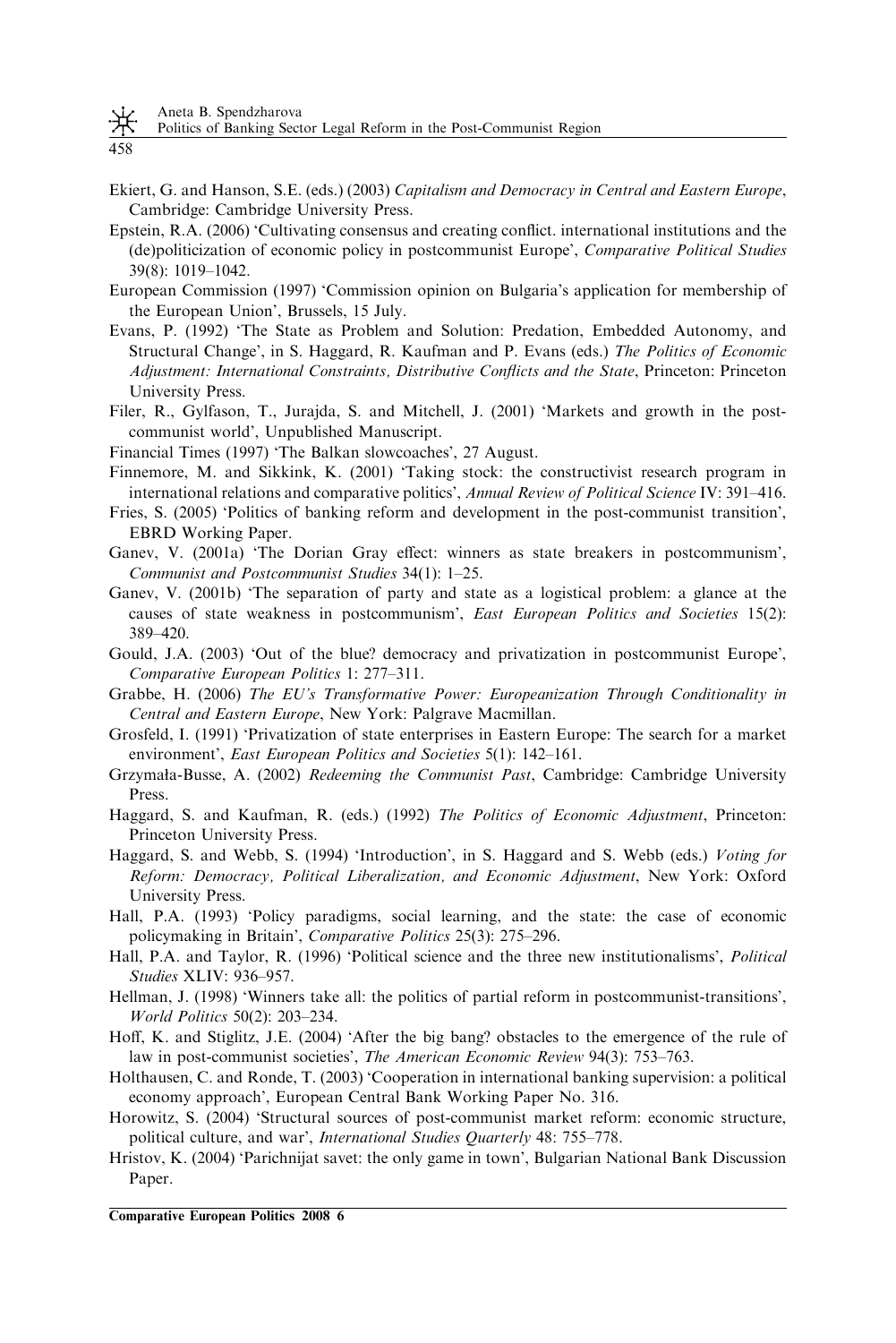459

- Hristova, A. and Angelov, G. (2004) 'Balgarskijat bankov sector i finansovata kriza', in K. Stanchev (ed.) Anatomija na prehoda. Stopanska politika na Balgaria ot 1989 do 2004, Sofia: Ciela Publishing.
- Huber, E. and Stephens, J. (1998) 'Internationalization and the social democratic model: crisis and future projects', Comparative Political Studies 31(3): 353–398.
- Jensen, N. (2003) 'Democratic governance and multinational corporations: political regimes and inflows of foreign direct investment', International Organization 57: 587–616.
- Johnson, J. (2000) A Fistful of Rubles. The Rise and Fall of the Russian Banking System, Ithaca: Cornell University Press.
- Johnson, J. (2006) 'Two-track diffusion and central bank embeddedness: the politics of Euro adoption in Hungary and the Czech Republic', Review of International Political Economy 13(3): 361–386.
- Jupille, J., Caporaso, J. and Checkel, J. (2003) 'Integrating institutions: rationalism, constructivism, and the study of the European Union', *Comparative Political Studies*  $36(1/2)$ : 7–40.
- Kapital (1997) 'Badeshteto na bankite ostava v gasta magla', issue 49.
- Kapital (1998) 'Trite Godini na An McGurk', issue 44.
- Karl, T. (1995) 'The hybrid regimes of Central America', *Journal of Democracy* 6(3): 72–87.
- Kelley, J.G. (2004) Ethnic Politics in Europe. The Power of Norms and Incentives, Princeton NJ: Princeton University Press.
- Király, J. and Várhegyi, É. (1998) 'SME-Finance An SME-Bank? Possibilities and Constraints of Setting Up a Specialised Financial Agency Supporting SME', in L. Csaba (ed.) The Hungarian SME Sector Development in Comparative Perspective, Budapest: CIPE — KOPINT-DATORG.
- Kiss, Y. (1994) 'Privatization paradoxes in East Central Europe', East European Politics and Societies 8(1): 122–152.
- Kitschelt, H. (2000) 'Linkages between citizens and politicians in democratic polities', Comparative Political Studies 33(6/7): 845–879.
- Koford, K. and Tschoegl, A.E. (1997) 'Problems of bank lending in bulgaria: information asymmetry and institutional learning', The Wharton School Working Paper.
- Kopecky, P. (1995) 'Developing party organization in East-Central Europe: what type of party is likely to emerge?', Party Politics 1(4): 525–534.
- Kornai, J. (1986) 'The soft budget constraint', Kyklos 39(1): 3–30.
- Kroszner, R.S. (1998) 'The political economy of banking and financial regulatory reform in emerging markets', Research in Financial Services 10: 33-51.
- Kubicek, P. (2004) Organized Labor in Postcommunist States: From Solidarity to Infirmity, Pittsburgh: University of Pittsburgh Press.
- Levine, R. (2002) 'Bank-based or market-based financial Systems: which is better?', William Davidson Institute Working Paper No. 442.
- Levitsky, S. and Way, L. (2002) 'The rise of competitive authoritarianism', Journal of Democracy 13(2): 51–65.
- Lewis, P.G. (2001) 'The ''Third Wave'' of democracy in Eastern Europe. Comparative perspectives on party roles and political development', Party Politics 7(5): 543–565.
- Li, Q. and Resnick, A. (2003) 'Reversal of fortunes: democratic institutions and foreign direct investment inflows to developing countries', International Organization 5(1): 175–211.
- Lilov, A. (2004) Dialogut na Civilizaciite. Svetovnijat i bulgarskijat prehod, Sofia: Izdatelstvo Zaharii Stojanov.
- Lipschitz, L., Lane, T. and Mourmouras, A. (2002) 'Capital flows to transition economies: master or servant?', IMF Working Paper No. 11.
- Mair, P. and van Biezen, I. (2001) 'Party membership in twenty European democracies, 1980–2000', Party Politics 7(1): 5–21.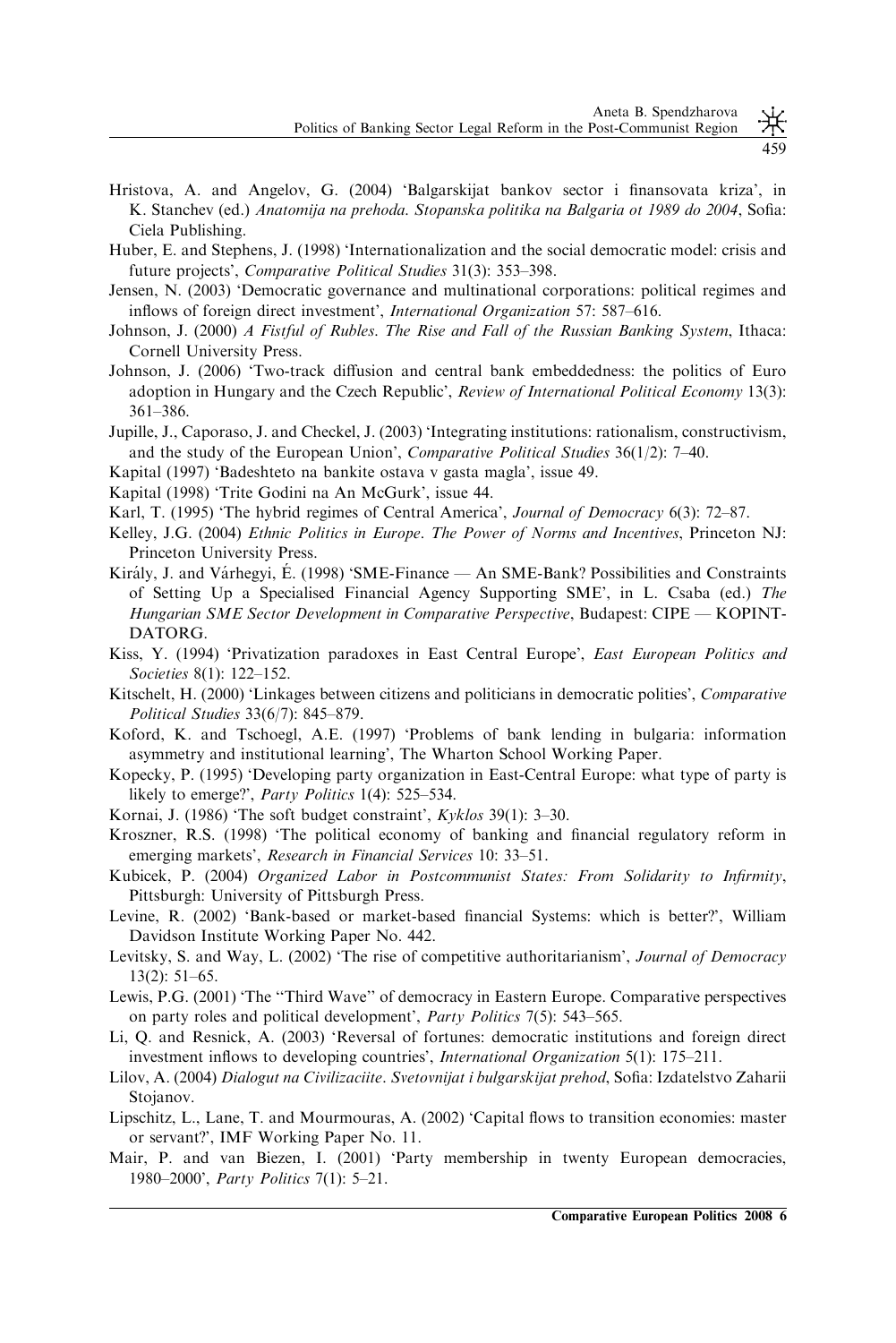Aneta B. Spendzharova

Politics of Banking Sector Legal Reform in the Post-Communist Region

- 460
- Maliszewski, W. (2000) 'Central bank independence in transition economies', Economics of Transition 8(3): 749–789.
- March, J. and Olsen, J. (1989) Rediscovering Institutions: The Organizational Basis of Politics, NY: The Free Press.
- Maxfield, S. (1998) Gatekeepers of Growth: The International Political Economy of Central Banking in Developing Countries, Princeton: Princeton University Press.
- Mayhew, A. (1998) Recreating Europe. The European Union's Policy towards Central and Eastern Europe, Cambridge: Cambridge University Press.
- McDermott, G. (2004) 'The politics of institutional learning and creation: bank crises and supervision in East Central Europe', William Davidson Institute Working Paper No. 726.
- Mihályi, P. (2000) 'FDI in Hungary. The post-communist privatization story re-considered', CEU Department of Economics Working Paper.
- Mihályi, P. (2006) Personal interview, Budapest, Hungary, 6 April.
- Miller, J. and Petranov, S. (2001) 'The financial system in the bulgarian economy', Bulgarian National Bank Discussion Paper.
- Mörner, A. (1997) 'Banking law reform in Central and Eastern Europe the influence of European Union banking legislation', The London Institute of International Banking, Finance and Development Law: Essays in International Financial and Economic Law No. 11.
- Nenovsky, N., Peev, E. and Yalamov, T. (2003) 'Banks-Firms nexus under the currency board: empirical evidence from Bulgaria', Bulgarian National Bank Discussion Paper.
- Nenovsky, N. and Rizopoulos, Y. (2003) 'Extreme monetary regime change: evidence from currency board introduction in Bulgaria', Journal of Economic Issues 37(4): 1-33.
- Nord, R. (2000) 'Central and Eastern Europe and the new financial architecture', Finance and Development 37(3): 32–35.
- Ortiz, G. (2003) 'Latin America: overcoming reform fatigue', Finance and Development 40(3): 14–17.
- Peev, D. (1998) 'MVF svali rozovite ochila na pravitelstvoto', Kapital, issue 22.
- Pierson, P. (1997) 'Path dependency, increasing returns, and the study of politics', Harvard Center for European Studies Working Paper No. 7.
- Przeworski, A. (1991) Democracy and the Market. Political and Economic Reform in Eastern Europe and Latin America, Cambridge: Cambridge University Press.
- Rahn, R. and Utt, R. (eds.) (1990) Bulgarian Economic Growth and Transition Project (in Bulgarian: Proekt za ikonomicheski rastezh I prehod kym pazarna ikonomika v Bulgaria), Washington, DC: National Chamber Foundation.
- Schimmelfennig, F. and Sedelmeier, U. (2004) 'Governance by conditionality: EU rule transfer to the candidate countries of Central and Eastern Europe', Journal of European Public Policy 11(4): 661–679.
- Schmitter, P. (2001) 'The Influence of International Context Upon the Choice of National Institutions and Policies in Neo-Democracies', in L. Whitehead (ed.) The International Dimensions of Democratization: Europe and the Americas, Oxford: Oxford University Press.
- Slantchev, B. (2005) 'The political economy of simultaneous transitions: an empirical test of two models', Political Research Quarterly 58(2): 279–294.
- Soós, K.A. (2006) Personal interview, Budapest, Hungary, 10 April.
- Spendzharova, A. (2003) 'Bringing Europe in? the impact of EU conditionality on Bulgarian and Romanian politics', Southeast European Politics 4(2–3): 141–156.
- Stanchev, K. (2005) Personal interview, Sofia, Bulgaria, 2 December.
- Stark, D. (1990) 'Privatization in Hungary: from plan to market or from plan to clan?', East European Politics and Societies 4(3): 351–392.
- Thelen, K. (1999) 'Historical institutionalism in comparative politics', Annual Reviews of Political Science 2: 369–404.

Comparative European Politics 2008 6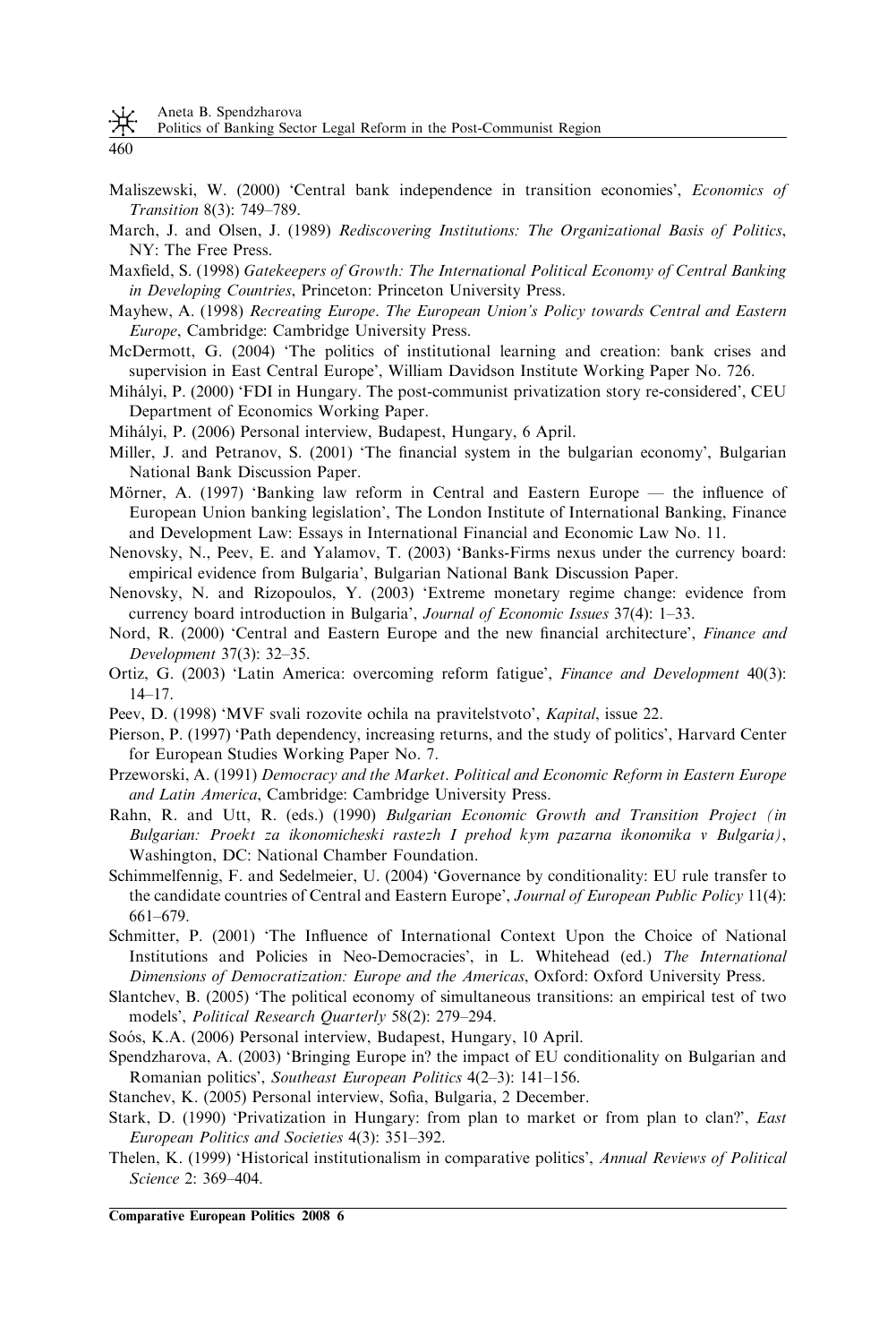461

- Todorova, G. and Raeva, O. (1997) 'Spasjavanijata na bankite dosega struvat na danukoplatcite nad \$4 milliarda', Kapital, issue 31.
- Vachudova, M.A. (2001) 'The leverage of international institutions on democratizing states: Eastern Europe and the European Union', EUI-RSCAS Working Paper No. 33.
- Vachudova, M.A. (2005) Europe Undivided: Democracy, Leverage, and Integration After Communism, Oxford: Oxford University Press.
- Vachudova, M.A. and Snyder, T. (1997) 'Are transitions transitory? two types of political change in Eastern Europe Since 1989', East European Politics and Societies 11(1): 1–35.
- Várhegyi, É. (2002) 'Hungary's Banking Sector: Achievements and Challenges', EIB Articles No. 7.
- van Biezen, I. (2005) 'On the theory and practice of party formation and adaptation in new democracies', European Journal of Political Research 44: 147–174.
- Walko, Z. (2004) 'The Bulgarian Financial Sector', Financial Stability Report 8 of Austrian National Bank.
- Williamson, J. (ed.) (1994) The Political Economy of Policy Reform, Washington, DC: Institute for International Economics.

Williamson, J. (2003) 'From reform agenda to damaged brand name', Finance and Development 40(3): 10–30.

- Zaimov, M. and Hristov, K. (2003) 'Parichnata politika i ikonomikata: pette godini na balgarskija parichen savet', Bulgarian National Bank Discussion Paper.
- Zielonka, J. and Pravda, A. (eds.) (2001) Democratic Consolidation in Eastern Europe, Oxford: Oxford University Press.

Zysman, J. (1983) Governments, Markets, and Growth, Ithaca: Cornell University Press.

### Appendix

Bulgaria

See Table A1.

| Prime minister                  | Government time in power | Governing party or coalition |  |
|---------------------------------|--------------------------|------------------------------|--|
| Andrey Karlov Lukanov           | 3 Feb 1990–7 Dec 1990    | $L:$ BSP                     |  |
| Dimitar Popov                   | 7 Dec 1990-8 Nov 1991    | non-partisan (backed by BSP) |  |
| Philip Dimitrov Dimitrov        | 8 Nov 1991–30 Dec 1992   | R: SDS                       |  |
| Lyuben Borisov Berov            | 30 Dec 1992–17 Oct 1994  | non-partisan (backed by BSP) |  |
| Reneta Ivanova Indzhova         | 17 Oct 1994–25 Jan 1995  | interim                      |  |
| Zhan Vasilev Videnov            | 25 Jan 1995–13 Feb 1997  | $L:$ BSP                     |  |
| Stefan Antonov Sofiyanski       | 13 Feb 1997-21 May 1997  | interim                      |  |
| Ivan Yordanov Kostov            | 21 May 1997-24 Jul 2001  | $R:$ ODS                     |  |
| Simeon Borisov Sakskoburggotski | 24 Jul 2001–16 Aug 2005  | $R/C$ : NDSV + DPS           |  |
| Sergey Dimitrievich Stanishev   | 16 Aug 2005-             | $L/C$ : BSP+ NDSV+ DPS       |  |
|                                 |                          |                              |  |

Table A1 Prime ministers and government partisanship in Bulgaria and Hungary, 1989–2006

BSP: Bulgarian Socialist Party (Balgarska Socialisticheska Partija); SDS: Union of Democratic Forces (Sajuz na Demokratichnite Sili); later ODS: United Democratic Forces (Obedineni Demokratichni Sili); DPS: Movement for Rights and Freedoms (Dvizhenie za Prava i Svobodi); NDSV: National Movement Simeon II (Nacionalno Dvizhenie Simeon Vtori). L stands for left,  $R$  – for right, and  $C$  – for centrist.